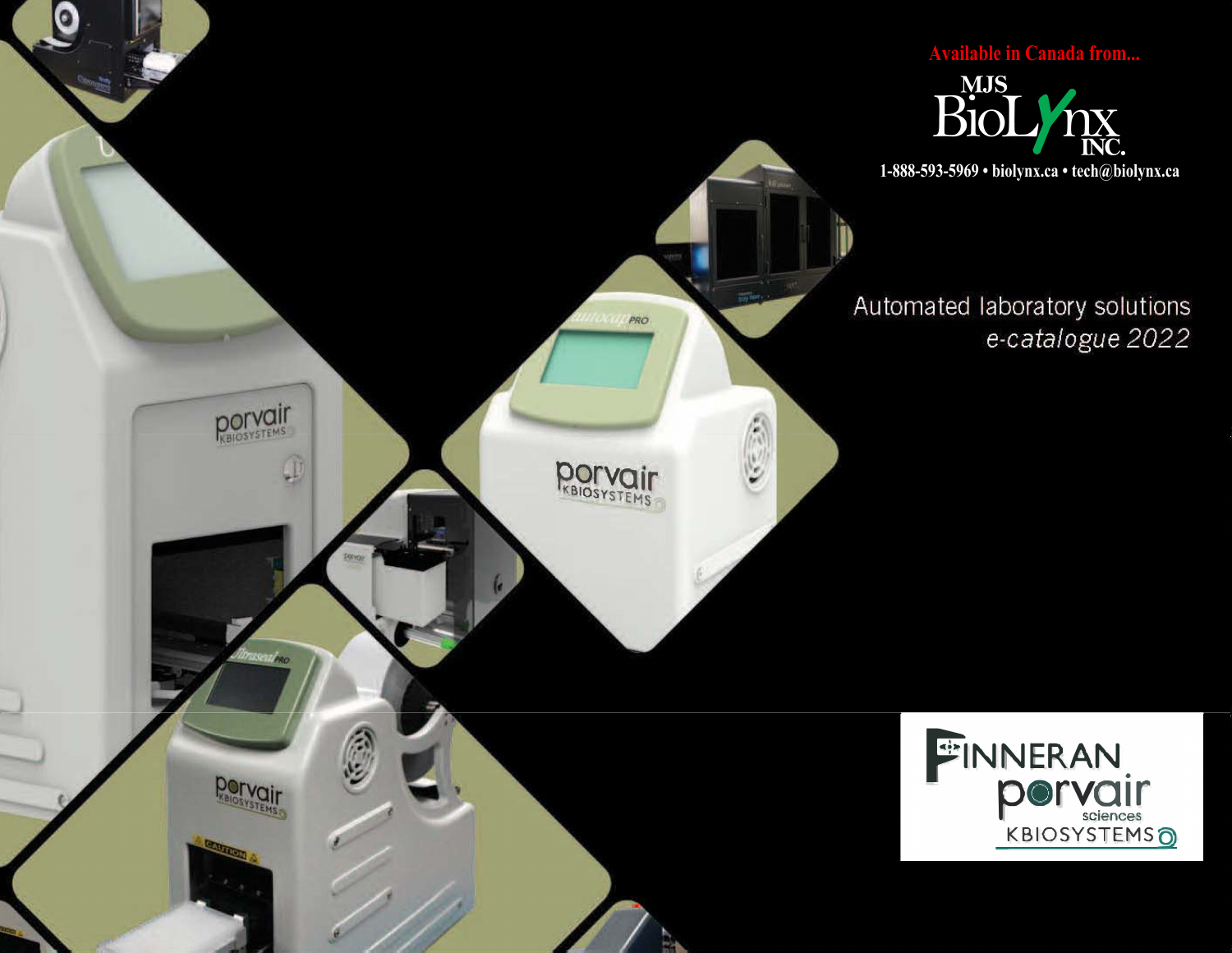Welcome to the Finneran Kbiosystems automated laboratory solutions e-catalog. Kbiosystems has been providing automation to the life science, plant and animal science, biofuel, diagnostic automation, optical lens manufacturing and automotive sectors since 1991.

This catalog demonstrates our range of blowdown evaporators, plate sealers, plate handlers, barcode applicators, colony pickers and PCR automated thermal cyclers. All products are fully designed, engineered and manufactured by Kbiosystems.

For further information on any of our products, please call us at (856) 696-3605 or email sales@jgfinneran.com

### **Contact Information**

J.G. Finneran Associates3600 Reilly Court (856) 696-3605 sales@jgfinneran.com www.jgfinneran.com









# **Contents**

### **ULTRAVAP BLOWDOWN EVAPORATOR RANGE**

| 4  |
|----|
|    |
| 5. |
|    |

### **ULTRASEAL PLATE SEALER RANGE**

| Ultraseal PRO                |   |
|------------------------------|---|
| Ultraseal ePro               | 6 |
| Ultraseal xtPro              |   |
| Ultraseal coldPro            |   |
| Ultraseal LITE               |   |
| <b>Ultraseal Autocap PRO</b> |   |
|                              |   |

### **PLATE HANDLERS**

| <b>LAIL HANDLENO</b>                     | 9  |
|------------------------------------------|----|
| <b>Scorpion</b>                          |    |
| <b>SEALING FILM</b>                      |    |
| <b>Adhesive Sealing Film for coldPRO</b> | 10 |
| <b>Heat Sealing Film (Sheets)</b>        | 11 |
| <b>Heat Sealing Film (Rolls)</b>         | 13 |
| <b>BARCODE APPLICATORS</b>               |    |
| eGecko <sup>2</sup>                      | 16 |
| <b>ValiData</b>                          | 16 |
| <b>COLONY PICKERS</b>                    |    |
| K6 <sup>3</sup>                          | 17 |
| K8                                       | 17 |
| <b>PCR</b>                               |    |
| PCR automated thermal cyclers            | 18 |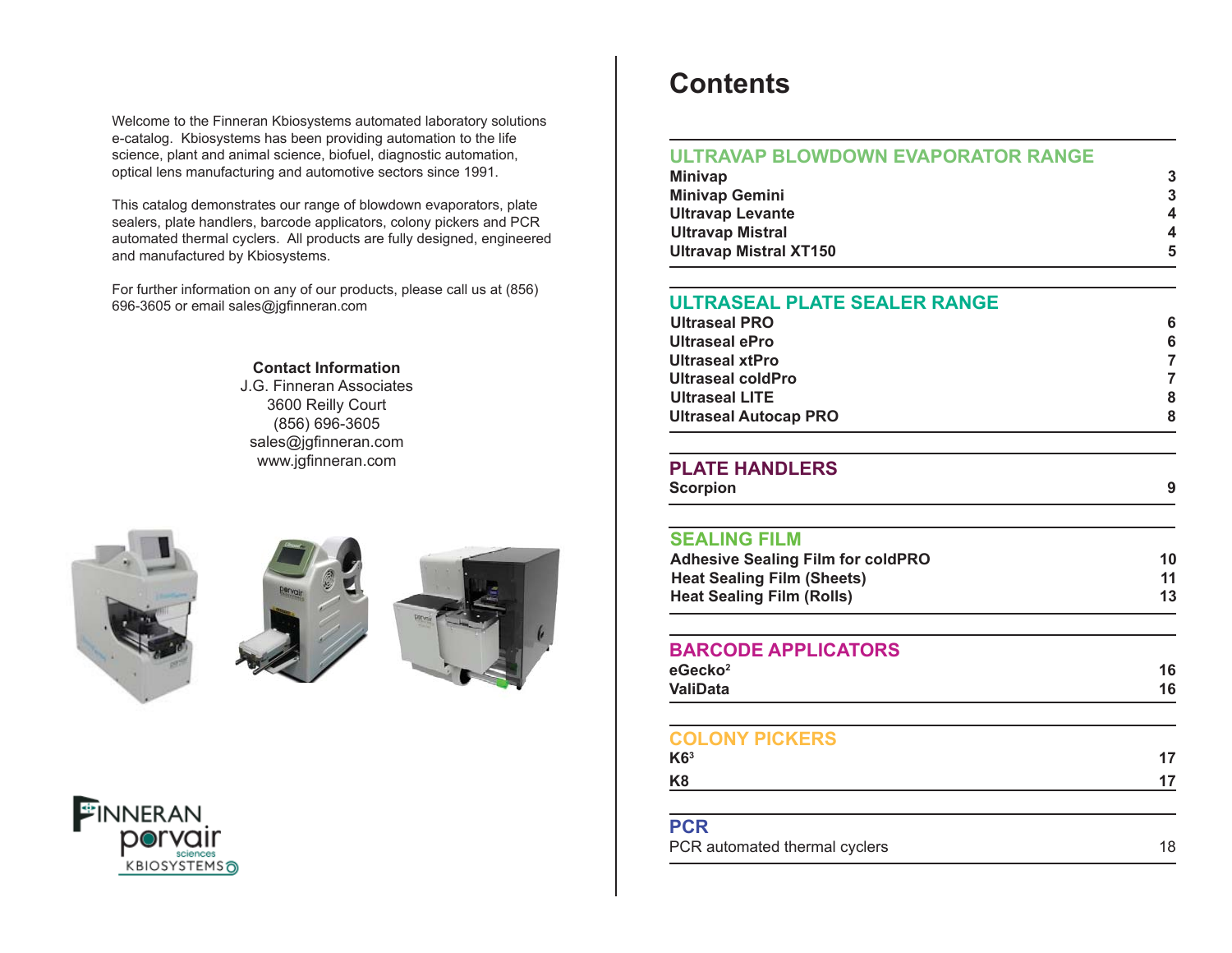## **Minivap<sup>®</sup>** Manually Conrolled Nitrogen Blowdown Evaporator

# **Minivap<sup>®</sup> Gemini<sup>®</sup>** Manually Conrolled Nitrogen

Blowdown Evaporator



The Minivap is designed for low usage research and development departments where low numbers of individual plates or vials need drying. The Minivap is simple to operate and maintain. Installation requires only connection to a gas supply and standard power supply. With manual control of the needle depth, gas temperature and flow rate, it allows fine control and quicker drying times than other standard methods.

- Quicker dry down times than standard methods such as vacuum oven.
- Tests have shown that the Minivap can evaporate 500μL of methanol in less than 6 minutes.
- Designed for any ANSI/SLAS 96-well plate.
- Available in 24-, 48- and 96-needle configuration.
- Simple to install and operate.
- Easy adjustments of temperature, gas flow rates and needle depth.
- Compact footprint fits all standard fume hoods.

| Width             | 180mm, 241mm including adjustment knobs |
|-------------------|-----------------------------------------|
| Depth             | 380mm                                   |
| Height            | $382$ mm                                |
| Power requirement | 110-220 VAC                             |
| Product No.       | 250-10013                               |



A two-position nitrogen blowdown evaporator for the budget-conscious laboratory. The robust design of the Minivap Gemini brings together two individually temperatureregulated evaporation positions with a wide choice of head styles and configurations. This means you can dry down a 96-well deep well plate at the same time as 48 HPLC vials. This breakthrough in productivity will speed up the evaporation bottleneck in your laboratory, increase the sensitivity of your analyses and quicken sample processing times.

- Ability to drydown two microplates at the same time.
- Increase workflow by having two different drydown set-ups on one unit.
- Quicker dry down times than standard methods such as vacuum oven.
- Tests have shown that the Minivap can evaporate 500μL of methanol in less than 6 minutes.
- Designed for any ANSI/SLAS 96-well plate.
- Available in 24-, 48- and 96-needle configuration.
- Simple to install and operate.
- Easy adjustments of temperature, gas flow rates and needle depth.
- Compact footprint fits all standard fume hoods.

| Width             | 321mm, 381mm including adjustment knobs |
|-------------------|-----------------------------------------|
| Depth             | 365mm                                   |
| Height            | 381mm                                   |
| Power requirement | 110-220 VAC                             |
| Product No.       | 250-10051                               |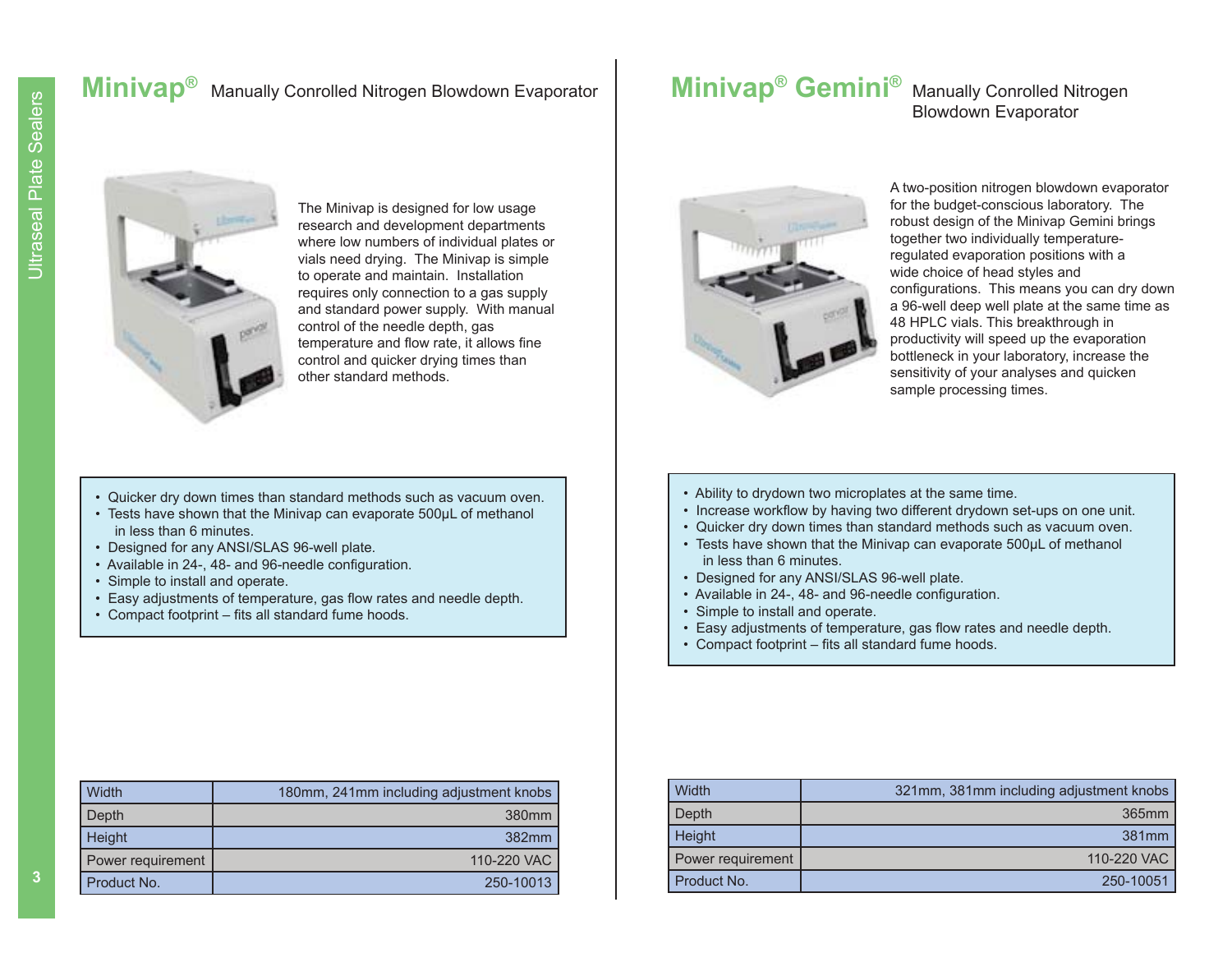### **Ultravap ® Levante ®** Automation-ready Blowdown Evaporator



The Ultravap Levante is the entry-level into the automation of nitrogen blow-down sample concentrators and evaporators. The Levante series of robot-ready, integration compatible evaporators meet the needs of the modern laboratory. Now you get full-color touch screen graphic display and optional fume venting with plug-in fan module. Combined with real-time run displays, showing actual gas temperature, gas flow rate and stage height, the Levante puts you more in control of the evaporation process.

The Levante uses a standard ANSI/SLAS plate "nest" to accept most microplate

formats and tube racks. It can accommodate tubes up to 80mm in height in a variety of configurations, 2 Dram vials, 1.5mL HPLC vials, bar-coded tubes in racks and many other common formats. Evaporator heads are made to match these formats in 12-, 24-, 48-, 96- and 384-well configurations. A builtin fume duct and optional fan unit is available to speed solvent vapor removal away from the plate, thus increasing the evaporation rate further.

- Robot-compatible dry down station for LCMS applications.
- Intuitive graphical color touch-screen display.
- Up to 5 stored evaporation programs.
- Up to 3 programmable steps per method.
- On-board gas management.
- Remote control from PC option.
- RS232 connection with full remote control command set.
- Reversible screen for integration at side of robot.
- Built-in fume management and optional duct connector.
- Choice of 12-, 24-, 48-, 96- and 384-well heads.
- Small footprint to fit in your hood.
- Eco-mode extends the life of the heater and fan, if fitted.

| Width             | 196 <sub>mm</sub> |
|-------------------|-------------------|
| Depth             | 435mm             |
| <b>Height</b>     | 455mm             |
| Power requirement | 110-220 VAC       |
| Product No.       | 250-10049         |

## **Ultravap ® Mistral ®** Fully Automation-ready

# Blowdown Evaporator



The Ultrays technical is the set of each visible since the set of the set of each set of the set of each visible since the set of the set of each visible set of each visible set of each visible set of each visible set of

- 
- 
- 
- 
- 
- 
- 
- 
- 
- 
- 

| Width             | $182 \text{mm}$                          |
|-------------------|------------------------------------------|
| Depth             | 435mm, 674mm with shuttle fully extended |
| Height            | 4551 <sub>mm</sub>                       |
| Power requirement | 110-220 VAC                              |
| Product No.       | 250-10045                                |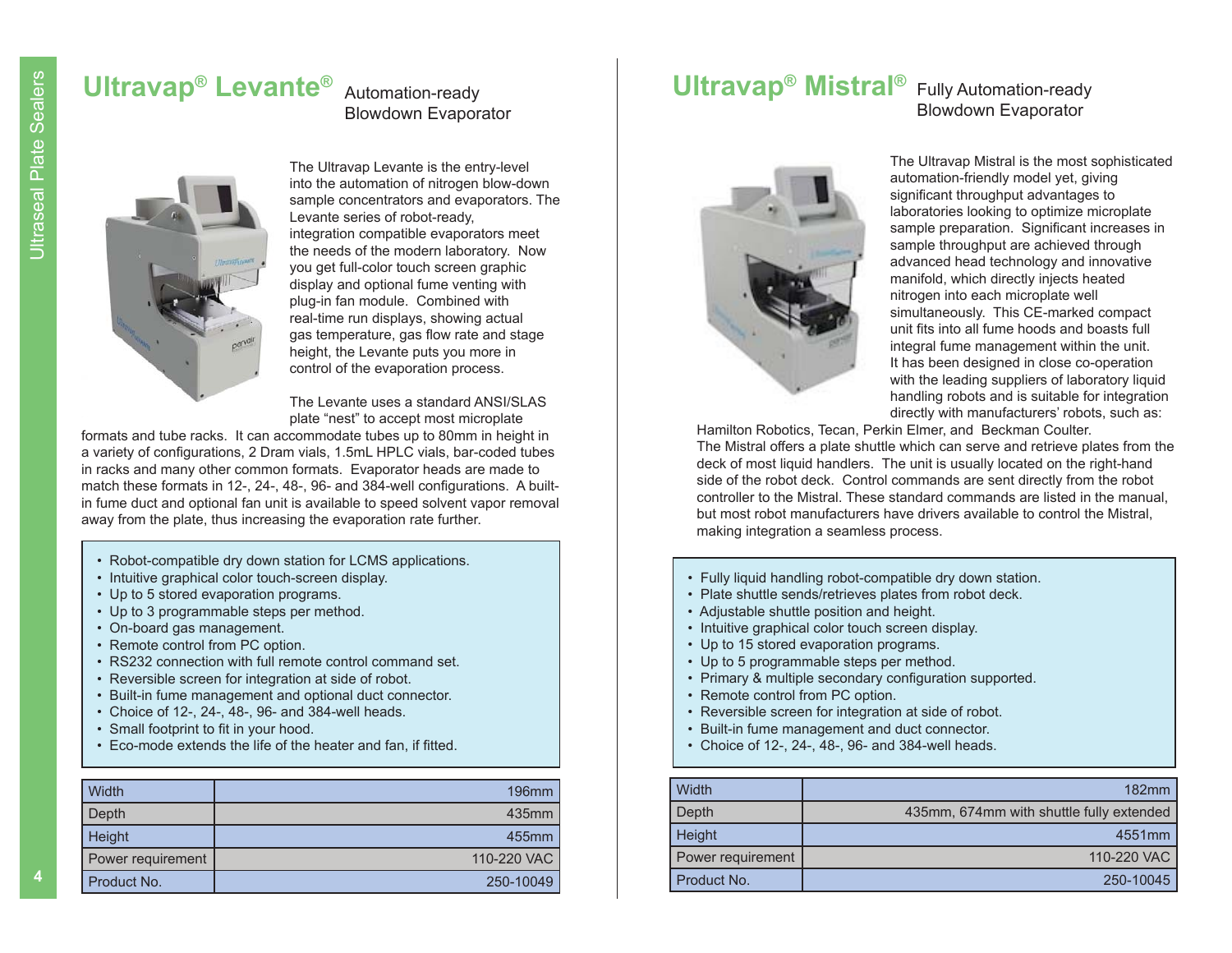# **Ultravap<sup>®</sup> Mistral<sup>®</sup> XT150** Fully Automation-ready

# Blowdown Evaporator



The Ultravap Mistral XT was designed specifcally for handling tubes requiring the blowdown evaporator process. Similar to it's "little sister", the Mistral XT comes with all of the features of the Mistral. This includes the plate shuttle, to better access tube racks with laboratory robotic systems, the ability to "daisy-chain" multiple units together in order to increase laboratory efficiency, storage of multiple drydown methods, an easy-to-read and understand control touchscreen, and many more sophisticated automation-friendly features.

- Fully liquid handling robot-compatible dry down station.
- Tube holder shuttle sends/retrieves holders from robot deck.
- Adjustable x- and y-axis shuttle position and height.
- Intuitive color touch-screen display.
- Up to 15 stored evaporation programs.
- Up to 5 programmable steps per method.
- On-board gas management system.
- Evaporation temperatures up to 80°C.
- Primary and secondary configuration supported.
- Remote PC control option.
- Reversible screen for integration with robotic systems.
- Built-in fume management and duct connector.
- Custom needle heads to support a multitude of tubes.
- Small footprint to fi t in your hood.
- Energy-saving ECO mode extends heater and fan life.
- LED lights for visibility of samples.
- PAUSE mode option.

| Width                    | $182$ mm                                 |
|--------------------------|------------------------------------------|
| Depth                    | 450mm, 674mm with shuttle fully extended |
| Height                   | 740 <sub>mm</sub>                        |
| <b>Power requirement</b> | 110-220 VAC                              |
| Product No.              | 250-10045-XT                             |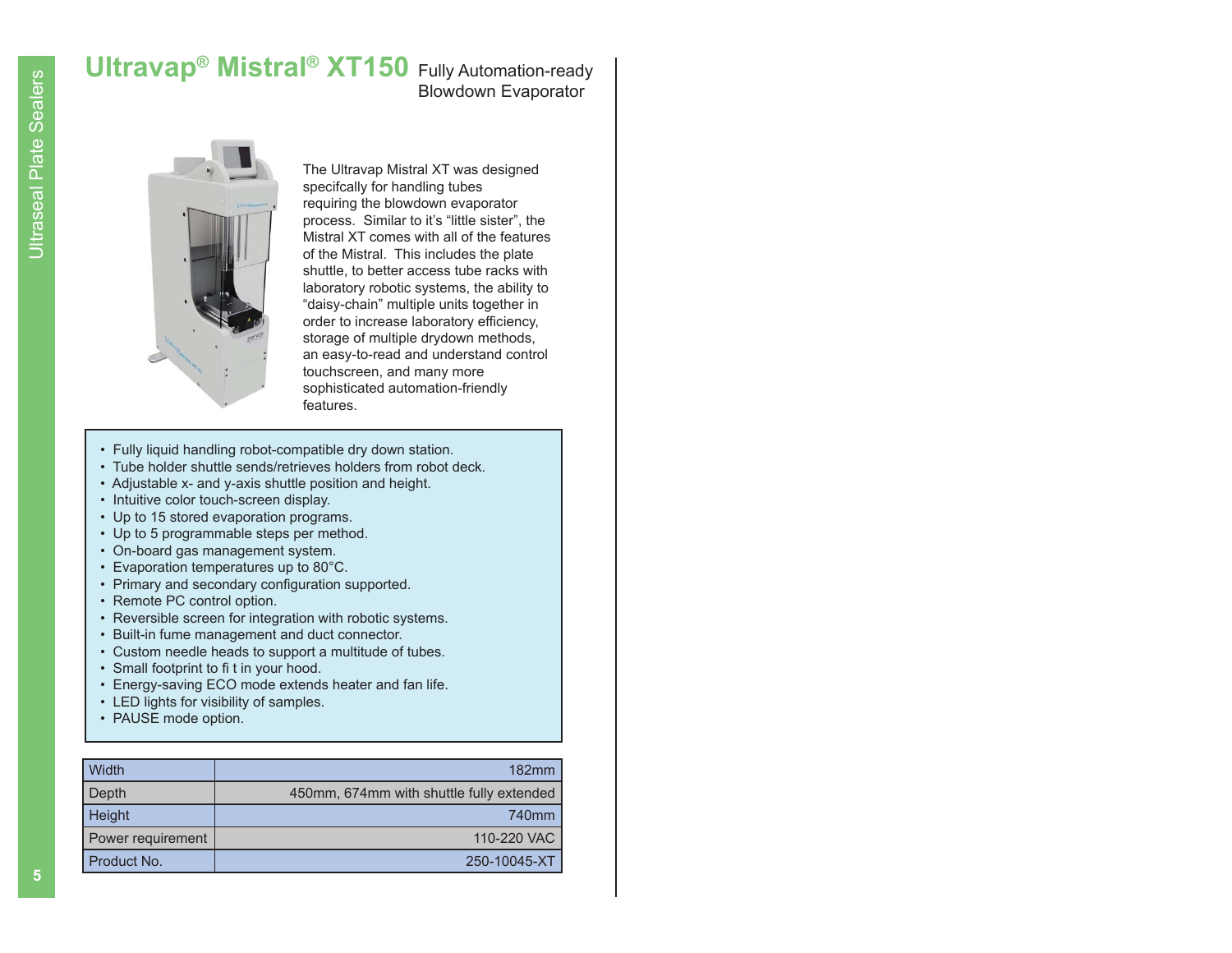### **Ultraseal™ PRO** Automated heat-applied microplate and tube rack sealer

## **Ultraseal™ ePRO** Totally electrical operation plate sealer

The Ultraseal PRO is an automated heat-applied microplate and tube rack sealer. The unit uses a roll of surface modified aluminum or plastic film, approximately 78mm wide and 610mm long. The roll is positioned to the rear of the sealing section via a removable stand. Using a total in-line method, the film is pulled through the main unit, cut to between 125mm and 130mm lengths, and applied to the plate top surface to create a seal between plate and film.

### • Automated heat-applied microplate and tube rack sealer.

- Uses a roll of surface modified aluminum or plastic film.
- Works with a wide range of plates, tube racks and custom applications.
- Seals support polystyrene, polypropylene and CoC & CoP plate formats.
- Both pneumatically and electrically operated.
- Gas Purge option available.
- Automatic plate shuttle ejection when timed seal is completed.
- Combined temperature and seal time display.
- Compressed air required.
- Sealing operation: Approximately 6 plates per minute.

| Width             | $195$ mm          |
|-------------------|-------------------|
| Depth             | 630 <sub>mm</sub> |
| Height            | 450 <sub>mm</sub> |
| Power requirement | 110-220 VAC       |
| Product No.       | 250-10069         |



Featuring all-electric operation, the Ultraseal ePro removes the risk of cross-contamination inherent in compressed air powered sealers. The use of force-sensors allows dynamic feedback during the entire sealing process to ensure a complete homogenous seal. All operations are controlled through an intuitive touchscreen interface. Capable of handling foil lengths between 116mm and 128mm, the ePro automatically compensates for variations in plate heights.

- All electric operation, removing the risk of cross-contamination inherent in compressed air powered sealers.
- No need for expensive compressed air supply.
- Intuitive touchscreen user interface.
- Variable foil length capability: 116mm to 128mm lengths.
- Closed-loop seal force monitoring and control system.
- Sealing force tolerance allows the force applied to be defined.
- Closed-loop controlled sealing temperature.
- Tool-free sealing foil loading.
- Gas permeable films can be processed.
- Automatically compensates for plate heights.
- User-defined variable seal time and pressures via screen or comm.
- Quieter than conventional pneumatically driven units.

| Width             | 234 <sub>mm</sub>                        |
|-------------------|------------------------------------------|
| Depth             | 845mm (shuttle out, including film roll) |
| Height            | 530 <sub>mm</sub>                        |
| Power requirement | 110-220 VAC                              |
| Product No.       | 250-10039                                |

**6**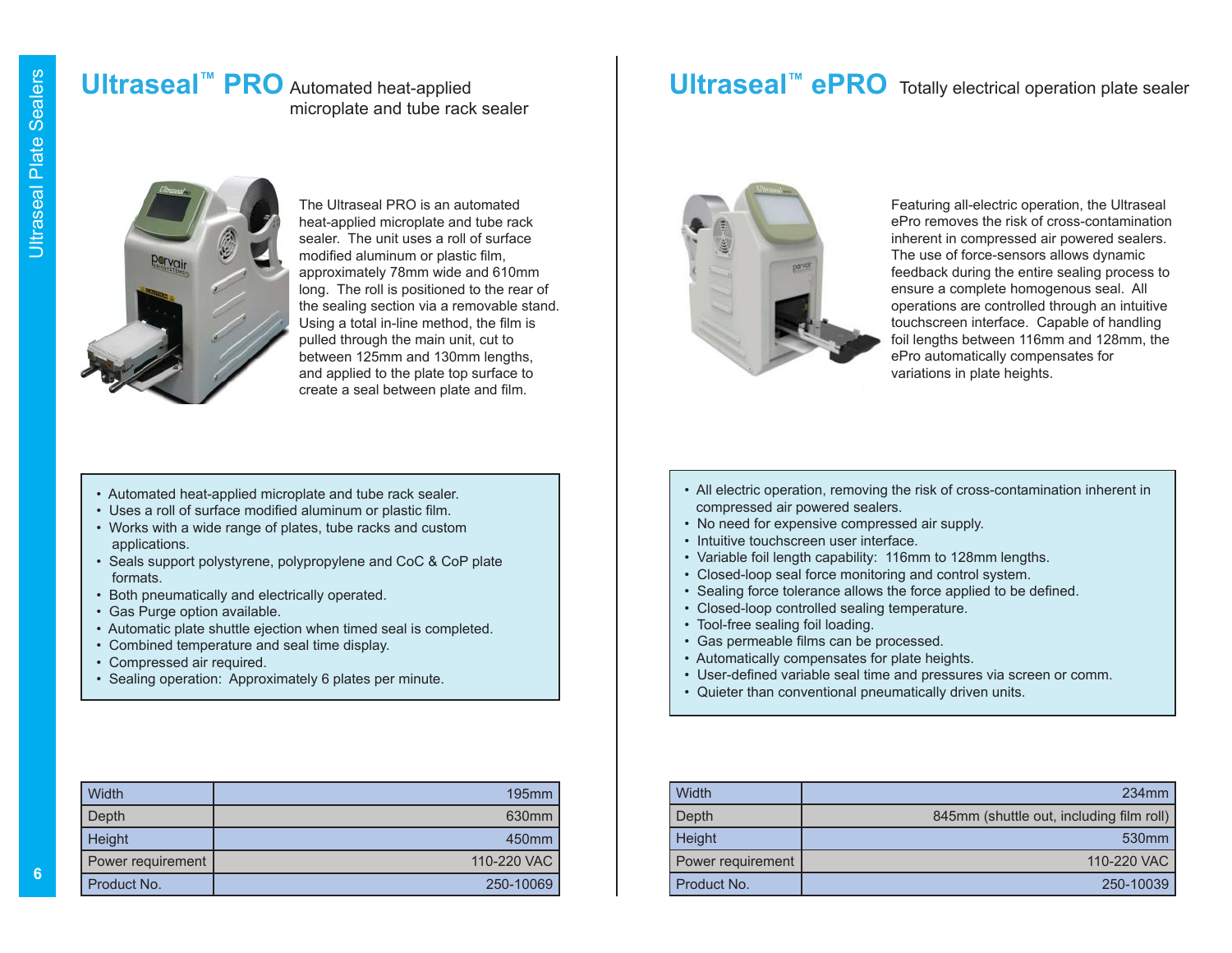### **Ultraseal™ xtPRO** Fully electric, heat applied, microplate and tube rack sealer



The Ultraseal xtPro is an automated heat-applied microplate and tube rack sealer. The unit uses a roll of surface modified aluminum or plastic film. approximately 78mm wide and 600m long. The roll is positioned to the rear of the sealing section via a removable stand, using a total in-line method. The film is pulled through the main unit, cut to between 125mm and 130mm lengths, and then applied to the plate top surface to create a seal between the plate and film. Offering complete versatility, the sealer will work with a wide range of microplates,

tube racks, custom applications, shallow and deep well microplate formats, and custom moldings. Our latest range of seals support polystyrene, polypropylene, and Coc & CoP plate formats.

- Able to use multiple manufacturer's plates across applications.
- Supports polystyrene, polypropylene, and Coc & CoP plate formats.
- Easy to program.
- Operator and integrator friendly.

| Width             | $175$ mm          |
|-------------------|-------------------|
| Depth             | 625mm             |
| Height            | 440 <sub>mm</sub> |
| Power requirement | 110-220 VAC       |
| Product No.       | 250-10011XT       |

### **Ultraseal™ coldPRO** Automated adhesive plate sealer



The Ultraseal coldPro automates the application of adhesive film to microplates and tube racks. The unit uses a roll of surface modified aluminum or plastic film, approximately 80 to 85mm wide and 200m long. The roll is positioned to the rear of the sealing section via a removable stand, using a total in-line method. The film is pulled through the main unit, cut to between 124mm and 130mm lengths and applied to the plate top surface to create a seal between plate and film.

- Automated adhesive pressure applied microplate and tube rack sealer.
- Uses a roll of surface modified aluminum or plastic film.
- Works with a wide range of plates, tube racks and custom applications.
- Seals support polystyrene, polypropylene and CoC & CoP plate formats.
- Complete solution to application of adhesive and pressure based films.
- Both pneumatically and electrically operated.
- Easy to program.
- Operator and integrator friendly.

| Width             | $125$ mm          |
|-------------------|-------------------|
| Depth             | 390 <sub>mm</sub> |
| Height            | 270 <sub>mm</sub> |
| Power requirement | 110-220 VAC       |
| Product No.       | 250-10081         |

**7**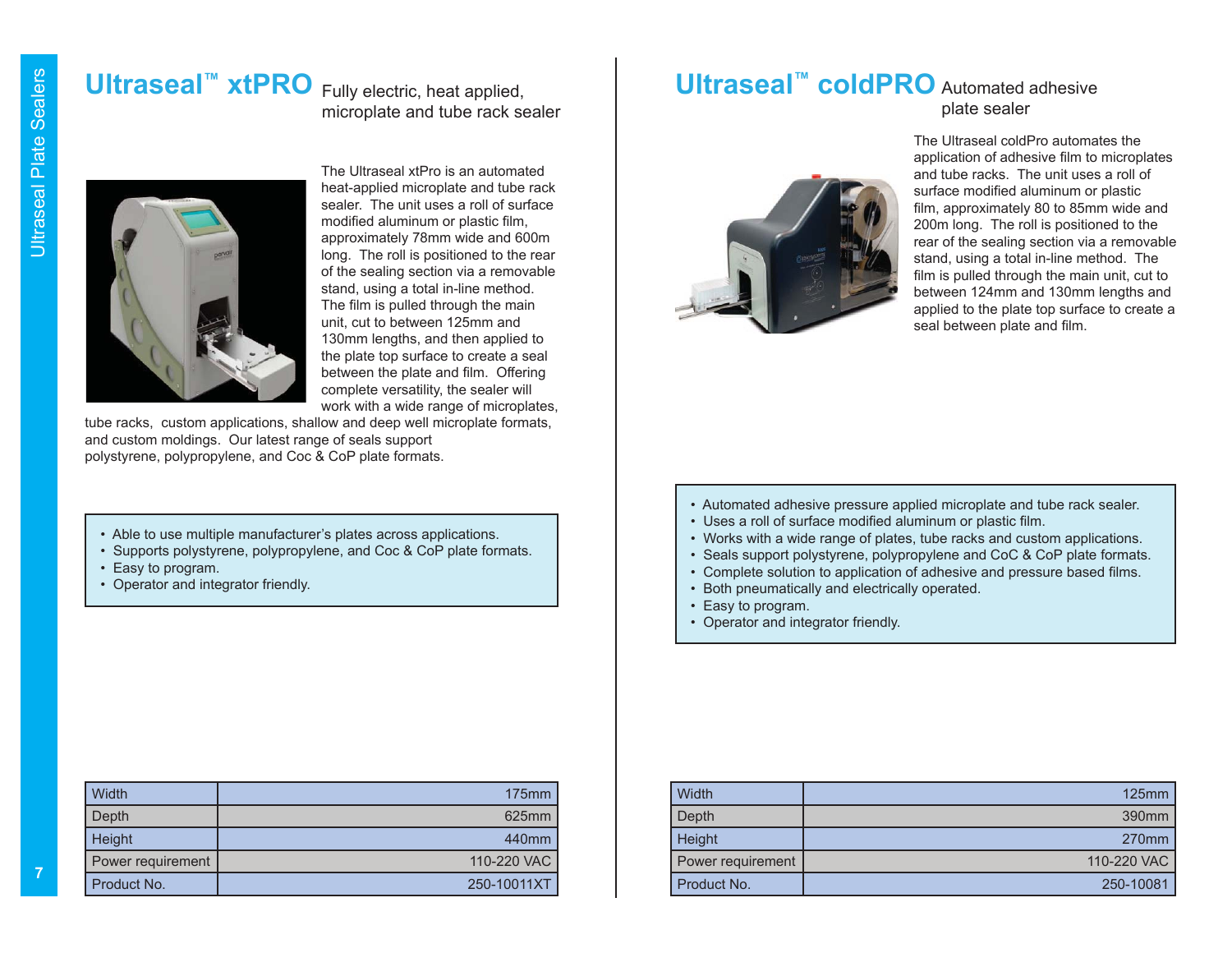# **Ultraseal™ LITE** Semi-automated heat-applied

# microplate and tube rack sealer



The Ultraseal LITE is a semi-automated heat-applied microplate and tube rack sealer. The unit uses pre-cut sheets of surface modified aluminum or plastic film, approximately 78mm wide and 130mm in length, applied to the plate top surface to create a seal between plate and film.

### • Desktop semi-automated heat-applied plate sealing system.

- Seals SBS format microwell plates.
- Automatic seal plate height adjustment from 9mm to 48mm high.
- Temperature range from ambient to 200˚C.
- User-defined seal time from 0.1 to 9.9 seconds.
- Simple slide operation.
- Automatically ejects plate when timed seal is completed.
- Combined temperature and seal time display.
- 110/220 VAC power compatible.
- No compressed air required.

| Width             | 180 <sub>mm</sub> |
|-------------------|-------------------|
| Depth             | 285mm             |
| Height            | 280 <sub>mm</sub> |
| Power requirement | 110-220 VAC       |
| Product No.       | 250-10071         |

## **Ultraseal™ Autocap PRO**

Automated heat-applied microplate and tube rack sealer



The Ultraseal Autocap PRO has been designed to take the strain out of applying friction-fit sealing mats or septum sealing caps to SBS format microplates or tube racks. Simply place your rack or microplate with its associated friction mat or septum cap together in the drawer and push it firmly shut. Select the degree of force to be used and the Autocap PRO takes over by applying the appropriate amount of force to properly seal the mat or caps to the plate or rack. Small enough to fit on most lab benchtops.

- Works with most commercially available septum cap mats.
- Works with 2D-coded and uncoded tubes in SBS format racks.
- Handles friction fit and septum seals for 96-, 48- and 24-tube plates.
- Supplied with 4.5mm and 14mm rack adaptors for PCR plates.
- Alternative rack adaptors available.

| Width             | 130 <sub>mm</sub> |
|-------------------|-------------------|
| Depth             | 380 <sub>mm</sub> |
| Height            | 280 <sub>mm</sub> |
| Power requirement | 110-220 VAC       |
| Product No.       | 250-10080         |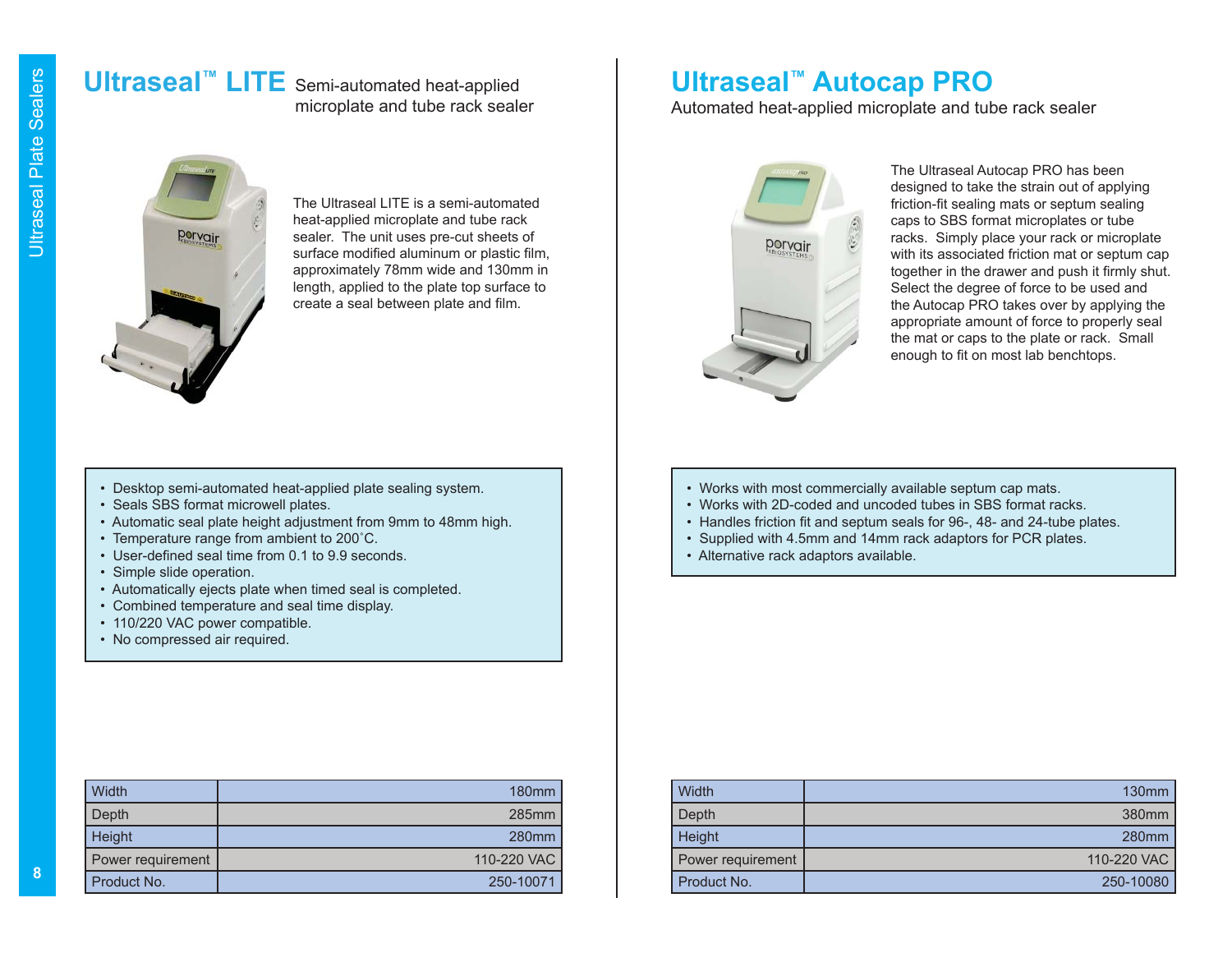## **Scorpion** SBS plate handler



The Scorpion series of plate handlers offers the user the ability to step up to automated plate handling with a number of OEM liquid handling systems.

Offering complete versatility, the Scorpion units work with a wide range of plates, tube racks, shallow and deep well microplates.

- Easy to program.
- Operator and integrator friendly.
- Able to use multiple plasticware manufacturers' microplates.
- Robustly engineered.
- Handles plates with or without lids (lid lift optional).
- Direct integration via RS232 link.
- Proprietary firmware and application driver.
- Handles all SBS footprint applications and range of racks.

| Width             | 773mm                                                        |
|-------------------|--------------------------------------------------------------|
| Depth             | 665mm                                                        |
| Height            | 650mm (full height stack plate range)<br>325mm (half height) |
| Power requirement | 110-220 VAC                                                  |
| Product No.       | 250-10024                                                    |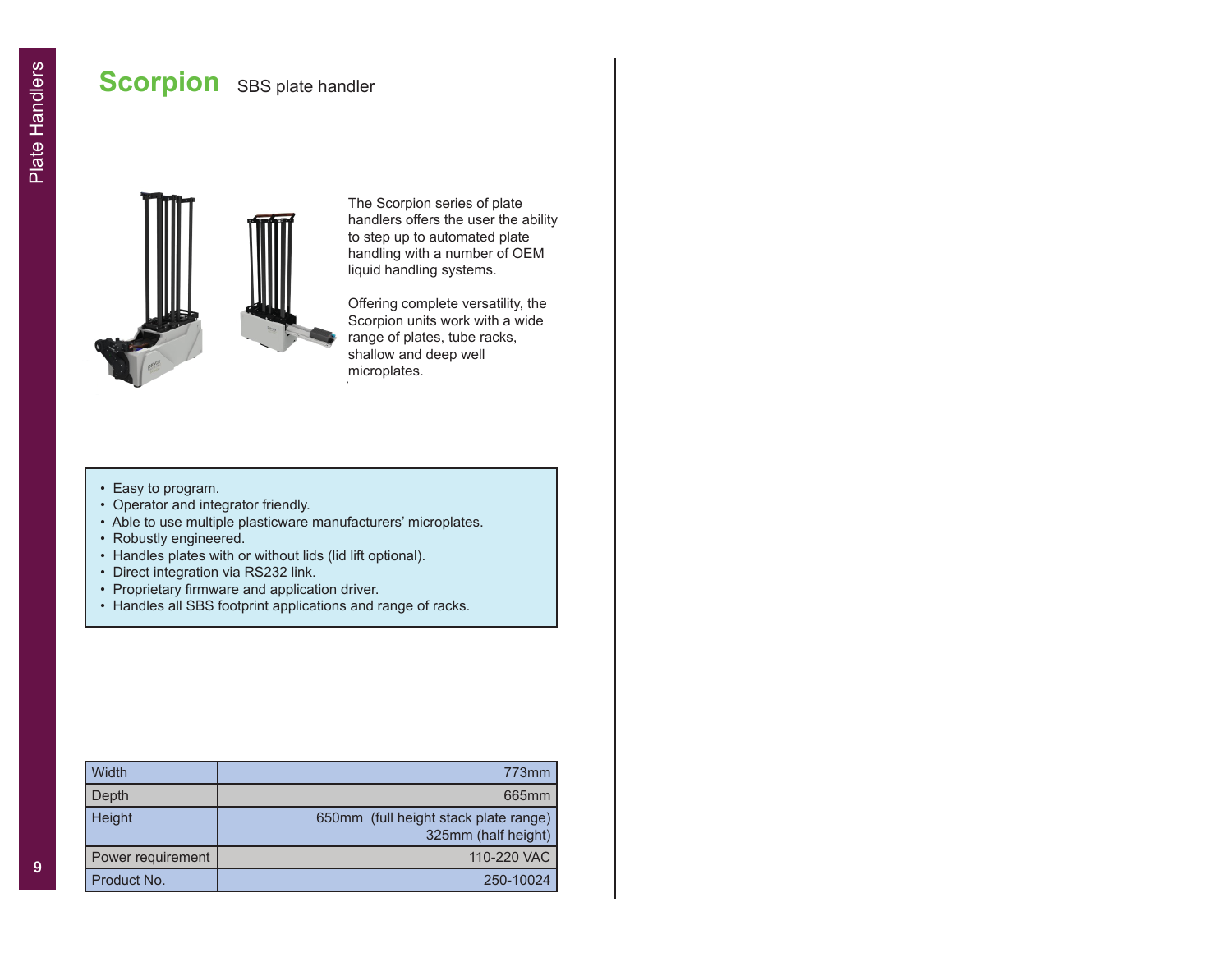### **FINNERAN PORVAIR - ADHESIVE SEALING FILM - For coldPRO**

| E<br>H       | Part No.         | <b>Film Type</b>                                                                                                                                                                                             | <b>Roll Size</b>            | <b>Material</b>                      | Solvent<br>Resistance | Temp.<br><b>Range °C</b> | <b>Application</b>                                                                         |
|--------------|------------------|--------------------------------------------------------------------------------------------------------------------------------------------------------------------------------------------------------------|-----------------------------|--------------------------------------|-----------------------|--------------------------|--------------------------------------------------------------------------------------------|
| Sealing      |                  | SF20080LR Strong Transparent Peelable, Non-Pierceable Film for PCR<br>SF20080SR Sterile - Strong Transparent Peelable, Non-Pierceable Film for PCR                                                           | 100M x 80mm                 | Polyester                            | Good                  | $-20$ to $+110$          | PCR, low temp. storage and<br>transportation.                                              |
| dhesive<br>⋖ |                  | SF21080LR Optically Clear, Non-Tacky, Pressure Sensitive, Non-Pierceable, Peelabe Film for qPCR<br>SF21080SR Sterile - Optically Clear, Non-Tacky, Pressure Sensitive, Non-Pierceable, Peelabe Film for qPCR | 100M x 80mm Polyester/SIL   |                                      | Good, DMSO            | -40 to +110              | qPCR, fluorescence,<br>crystallography,<br>genotyping                                      |
|              |                  | SF30080LR Crystal Clear, Non-Tacky, Pressure Sensitive, Non-Pierceable, Peelabe Film for qPCR<br>SF30080SR Sterile - Optically Clear, Non-Tacky, Pressure Sensitive, Non-Pierceable, Peelabe Film for qPCR   | 100M x 80mm   Polyester/SIL |                                      | Good, DMSO            | $-40$ to $+120$          | qPCR, fluorescence,<br>crystallography,<br>genotyping                                      |
|              |                  | SF22080LR Transparent with Die-Cut Windows, Non-Pierceable, Peelable Film for qPCR<br>SF22080SR Sterile - Transparent with Die-Cut Windows, Non-Pierceable, Peelable Film for qPCR                           | 100M x 80mm                 | Polyester                            | Good                  | $-20$ to $+80$           | qPCR, fluorescence,<br>crystallography,<br>genotyping                                      |
|              |                  | SF24080LR Transparent, Perforated Gas Permeable, Peelable, Pierceable Film<br>SF24080SR Sterile - Transparent, Perforated Gas Permeable, Peelable, Pierceable Film                                           | 100M x 80mm                 | Polyolefin                           | Good                  | -20 to +80               | Bacterial Culture,<br>eukayotic, suitable<br>for imaging                                   |
|              |                  | SF25080LR Transparent, Peelable Film for Storage<br>SF25080SR Sterile - Transparent, Peelable Film for Storage                                                                                               |                             | 110M x 80mm Polypropylene            | None                  | -20 to +80               | Sample storage (aqueous).<br>Not recommended<br>for PCR or low temps.                      |
|              |                  | SF31080LR Transparent, Non-Tacky Pressure Sensitive, Peelable, Non-Pierceable Film<br>SF31080SR Sterile - Transparent, Non-Tacky Pressure Sensitive, Peelable, Non-Pierceable Film                           |                             | 100M x 80mm Polypropylene Good, DMSO |                       | -40 to 80                | Compound storage, DMSO<br>resistant                                                        |
|              |                  | SF27080LR Pierceable, Peelable, Barrier Foil Film for PCR<br>SF27080SR Sterile - Pierceable, Peelable, Barrier Foil Film for PCR                                                                             |                             | 200M x 80mm Aluminum Foil            | Good                  | -40 to 120               | PCR, microplate storage at low<br>temperatures                                             |
|              |                  | SF29080LR Strong Adhesive, Pierceable, Peelable, Barrier Foil Film for PCR<br>SF29080SR Sterile - Strong Adhesive, Pierceable, Peelable, Barrier Foil Film for PCR                                           | 150M x 80mm Aluminum Foil   |                                      | Good                  | -40 to 120               | PCR, microplate storage at low<br>temperatures                                             |
|              | <b>SF32080LR</b> | Non-woven Gas Permeable Peelable Film for Cell & Tissue Culture<br>10 SF10078SR Sterile - Non-woven Gas Permeable Peelable Film for Cell & Tissue Culture                                                    | 150M x 80mm                 | Non-Woven<br>Tape                    | None                  | $-20$ to $80$            | Short term incubation,<br>agriculture and seed storage,<br>insect storage and cell culture |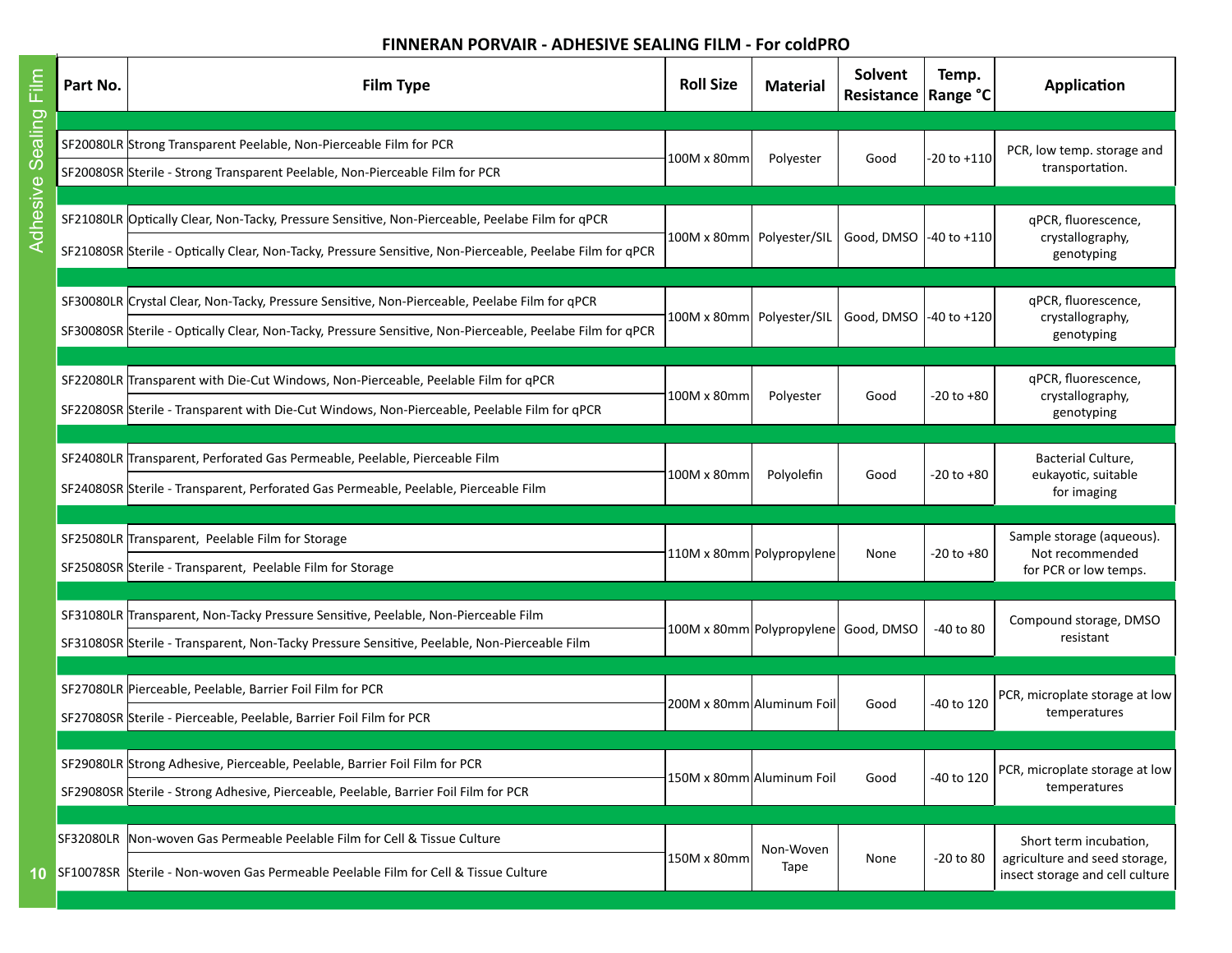### **FINNERAN PORVAIR - HEAT SEALING FILM (SHEETS)**

**11**

| Part No. Description                                            | Sheets/<br>Pack | <b>Sheet Size</b>                                           | Solvent<br>Resistance   | Temp.<br>Range °C         | Plate<br>Type | Application                                           |  |
|-----------------------------------------------------------------|-----------------|-------------------------------------------------------------|-------------------------|---------------------------|---------------|-------------------------------------------------------|--|
|                                                                 |                 |                                                             |                         |                           |               |                                                       |  |
| SF01078LS Transparent Peelable Film                             | 100             |                                                             |                         |                           | PP, PE        | For All Plate Types, qPCR, Short term Compund         |  |
| SF01078SS Sterile Transparent Peelable Film                     | 100             | 125mm x 78mm                                                | Moderate                | -80 to 80                 | PS,           | Storage                                               |  |
| SF01078TS Trial Roll - Transparent Peelable Film                | 5               |                                                             |                         |                           | COC           |                                                       |  |
|                                                                 |                 |                                                             |                         |                           |               |                                                       |  |
| SF03078LS Transparent Pierceable Film for Abi 3730              | 100             |                                                             |                         |                           | PP, PE,       | For All Plate Tyoes, Use with Abi 3730 PCR            |  |
| SF03078SS Sterile - Transparent Pierceable Film for Abi 3730    | 100             | l125mm x 78mml                                              | Moderate                | Pressurized<br><b>PCR</b> | PS,           | sequencer                                             |  |
| SF03078TS Trial Roll - Transparent Pierceable Film for Abi 3730 | 5               |                                                             |                         |                           | COC           |                                                       |  |
|                                                                 |                 |                                                             |                         |                           |               |                                                       |  |
| SF02078LS Optically Clear Strong Bond Heat Seal                 | 100             |                                                             |                         |                           |               | For All PP Plates, For Water Bath PCR, Use with       |  |
| SF02078SS Sterile - Optically Clear Strong Bond Heat Seal       | 100             | 125mm x 78mm Good, DMSO -80 to 110                          |                         |                           | PP            | DMSO & Harzardous Materials                           |  |
| SF02078TS Trial Roll - Optically Clear Strong Bond Heat Seal    | 5               |                                                             |                         |                           |               |                                                       |  |
|                                                                 |                 |                                                             |                         |                           |               |                                                       |  |
| SF04078LS Peelable Foil (White Laminate) Film                   | 100             |                                                             |                         |                           |               | For All PP Plates, PCR, good liquid barrier, low temp |  |
| SF04078SS Sterile - Peelable Foil (White Laminate) Film         | 100             | $125$ mm x 78mm                                             | Moderate                | -80 to 110                | PP            | short term compund storage, can be resealed           |  |
| SF04078TS Trial Roll - Peelable Foil (White Laminate) Film      | 5               |                                                             |                         |                           |               |                                                       |  |
|                                                                 |                 |                                                             |                         |                           |               |                                                       |  |
| SF14078LS Peelable Foil (White Laminate) Film                   | 100             |                                                             | High Re-<br>sistance to |                           | PP, PE        | For All Plate Tyoes, PCR, low temperature, short      |  |
| SF14078SS Sterile - Peelable Foil (White Laminate) Film         | 100             | 125mm x 78mm                                                | Solvents,               | -80 to 110                | PS,<br>COC    | term compund storage, short term room temp            |  |
| SF14078TS Trial Roll - Peelable Foil (White Laminate) Film      | 5               |                                                             | <b>DMSO</b>             |                           |               | compound storage                                      |  |
|                                                                 |                 |                                                             |                         |                           |               |                                                       |  |
| SF05078LS Peelable Foil Film, DMSO Resistant                    | 100             |                                                             |                         |                           |               | For All PP Plates, Compound storage at low &          |  |
| SF05078SS Sterile - Peelable Foil Film, DMSO Resistant          | 100             | 125mm x 78mm                                                | Excellent               | -80 to 80                 | PP            | ambient temps, with DMSO & other solvents             |  |
| SF05078TS Trial Roll - Peelable Foil Film, DMSO Resistant       | 5               |                                                             |                         |                           |               |                                                       |  |
|                                                                 |                 |                                                             |                         |                           |               |                                                       |  |
| SF06078LS Easily Pierced Foil Heat Sealing Film                 | 100             |                                                             |                         |                           |               | For Polypropylene or Polystyrenen Plates, PCR,        |  |
| SF06078SS Sterile - Easily Pierced Foil Heat Sealing Film       | 100             | 125mm x 78mm <mark> Good, DMSO</mark>   -20 to 120   PP, PS |                         |                           |               | compund storage, sample shipping                      |  |
| SF06078TS Trial Roll - Easily Pierced Foil Heat Sealing Film    | 5               |                                                             |                         |                           |               |                                                       |  |
|                                                                 |                 |                                                             |                         |                           |               |                                                       |  |
| SF15078LS Pierceable and Peelable Foil Heat Seal                | 100             |                                                             |                         |                           | PP, PE<br>PS, | For All Plate Tyoes, PCR, compund storage, sample     |  |
| SF15078SS Sterile - Pierceable and Peelable Foil Heat Seal      | 100             | l125mm x 78mml                                              | Moderate                | -80 to 80                 |               | shipping                                              |  |
| SF15078TS Trial Roll - Pierceable and Peelable Foil Heat Seal   | 5               |                                                             |                         |                           | COC           |                                                       |  |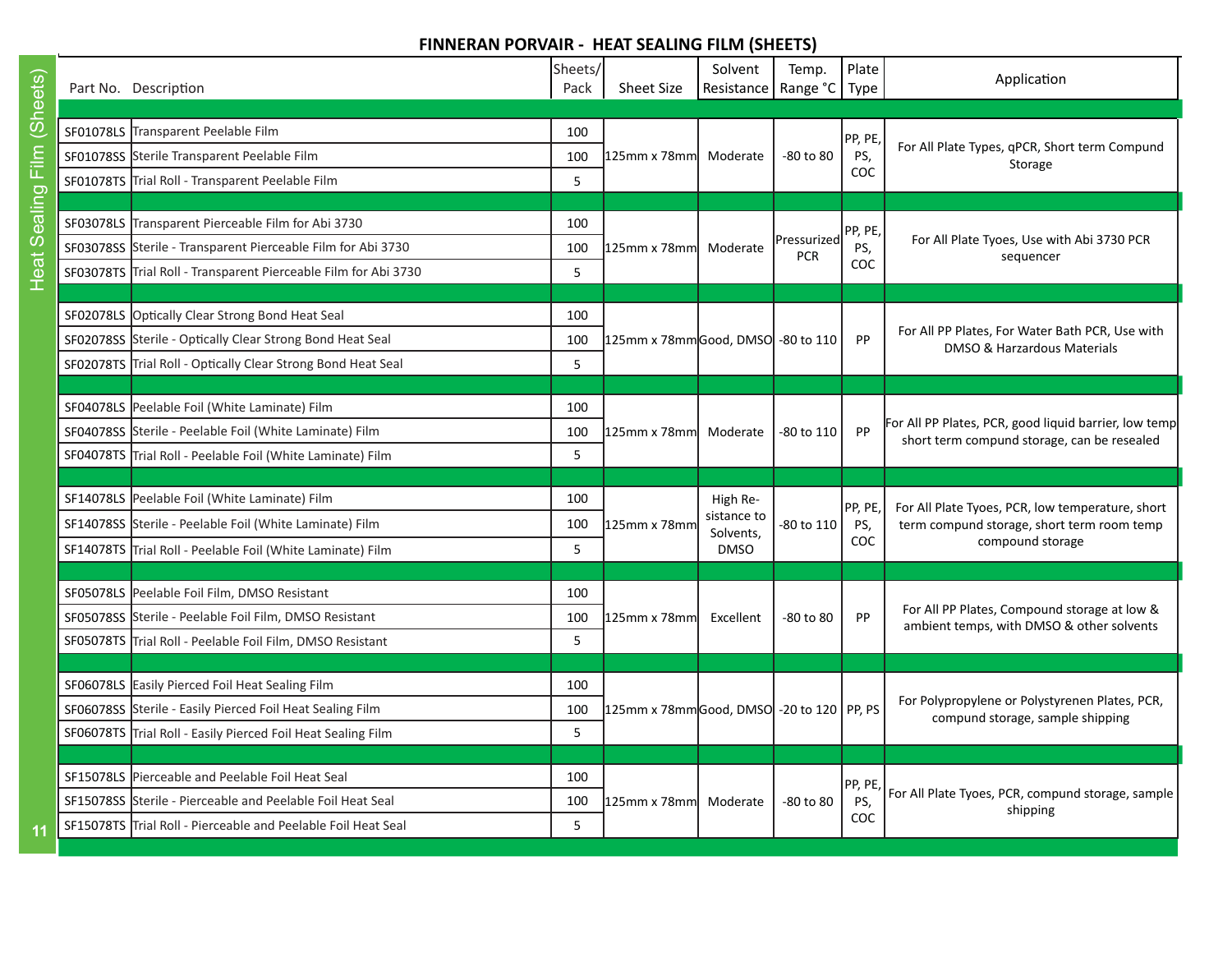### **FINNERAN PORVAIR - HEAT SEALING FILM (SHEETS) - con't**

| l                                                          |
|------------------------------------------------------------|
|                                                            |
| l<br>l                                                     |
|                                                            |
|                                                            |
|                                                            |
|                                                            |
| c                                                          |
|                                                            |
|                                                            |
|                                                            |
|                                                            |
|                                                            |
| ֚֬֕<br>œ                                                   |
|                                                            |
| ֖֖֖֖֖֖֖֖ׅ֖֧֪֪֪ׅ֖֧֪֪֪֪֧֖֚֚֚֚֚֚֚֚֚֚֚֚֚֚֚֚֚֚֚֚֚֚֚֚֚֚֚֬֝֓֞֝֓֞֝ |
|                                                            |
|                                                            |
|                                                            |
| l                                                          |
|                                                            |
|                                                            |
|                                                            |
|                                                            |
|                                                            |
|                                                            |
| Ó<br>I                                                     |
|                                                            |
|                                                            |
|                                                            |

|           | Part No. Description                                                          | Sheets/<br>Pack | <b>Sheet Size</b>                          | Solvent<br>Resistance   Range °C | Temp.         | Plate<br>Type         | Application                                                                                             |
|-----------|-------------------------------------------------------------------------------|-----------------|--------------------------------------------|----------------------------------|---------------|-----------------------|---------------------------------------------------------------------------------------------------------|
|           |                                                                               |                 |                                            |                                  |               |                       |                                                                                                         |
|           | SF07078LS Pierceable, Peelable Foil Film                                      | 100             |                                            |                                  |               |                       | For Polystyrene Plates, PCR, low temp com-                                                              |
|           | SF07078SS Sterile - Pierceable, Peelable Foil Film                            | 100             | 125mm x 78mmGood, DMSO -20 to 110          |                                  |               | <b>PS</b>             | pound storage, short term ambient temp                                                                  |
|           | SF07078TS Trial Roll - Pierceable, Peelable Foil Film                         | 5               |                                            |                                  |               |                       | storage, can be re-applied                                                                              |
|           |                                                                               |                 |                                            |                                  |               |                       |                                                                                                         |
| SF08078LS | Strong Bonding Peelable Foil Film                                             | 100             |                                            |                                  |               |                       | For PP Plates, PCR, thermal cyclers, storage of                                                         |
| SF08078SS | Sterile - Strong Bonding Peelable Foil Film                                   | 100             | 125mm x 78mmGood, DMSO-200 to 110          |                                  |               | PP.                   | solvents, and other organics, long term storage,                                                        |
| SF08078TS | Trial Roll - Strong Bonding Peelable Foil Film                                | 5               |                                            |                                  |               |                       | transportation at low temperature                                                                       |
|           |                                                                               |                 |                                            |                                  |               |                       |                                                                                                         |
| SF10078LS | Non-woven Gas Permeable Peelable Film                                         | 100             |                                            |                                  |               |                       | For PP or PS Plates, Short-term incubation,                                                             |
| SF10078SS | <b>Sterile - Non-woven Gas Permeable Peelable Film</b>                        | 100             | 125mm x 78mm                               | None                             | $-20$ to $80$ |                       | PP, PS agriculture and seed storage, insect storage and<br>cell culture, for use in autoclaves          |
| SF10078TS | Trial Roll - Non-woven Gas Permeable Peelable Film                            | 5               |                                            |                                  |               |                       |                                                                                                         |
|           |                                                                               |                 |                                            |                                  |               |                       |                                                                                                         |
| SF13078LS | 60gsm Paper with Grid Lacquer Coating, Breathable, Peelable Film              | 100             |                                            |                                  |               |                       | For PP or PS Plates, Short-term incubation,                                                             |
| SF13078SS | Sterile - 60gsm Paper with Grid Lacquer Coating, Breathable, Peelable Film    | 100             | 125mm x 78mm                               | None                             | $-20$ to $80$ |                       | PP, PS agriculture and seed storage, insect storage and                                                 |
| SF13078TS | Trial Roll - 60gsm Paper with Grid Lacquer Coating, Breathable, Peelable Film | 5               |                                            |                                  |               |                       | cell culture                                                                                            |
|           |                                                                               |                 |                                            |                                  |               |                       |                                                                                                         |
| SF11078LS | Clear Perforated Gas Permeable Peelable Film                                  | 100             |                                            |                                  |               | PP, PE,               | For All Plate Types, Short-term incubation,                                                             |
| SF11078SS | Sterile - Clear Perforated Gas Permeable Peelable Film                        | 100             | l125mm x 78mml                             | Moderate                         | -80 to 80     | PS,                   | agriculture and seed storage, insect storage and                                                        |
| SF11078TS | Trial Roll - Clear Perforated Gas Permeable Peelable Film                     | 5               |                                            |                                  |               | COC.                  | cell culture                                                                                            |
|           |                                                                               |                 |                                            |                                  |               |                       |                                                                                                         |
| 229571    | Peelable 70um EVA/aluminium laminate sealing foil- color coded red            | 100             | 125mm x 78mm                               | Excellent,<br><b>DMSO</b>        | -80 to 80     | PP, PE,<br><b>COC</b> | Compound storage at low & ambient temps,<br>with DMSO & other solvents                                  |
| 229572    | Easily pierced 20um PP/PS lacquered aluminium foil - color coded green        | 100             | 125mm x 78mmGood, DMSO -20 to 120 PP, PS   |                                  |               |                       | PCR, compund storage, sample shipping, can be<br>sealed over existing seal                              |
| 229573    | Pierceable/Peelable 38um lacquered aluminium foil - color coded blue          | 100             | 125mm x 78mmGood, DMSO -20 to 110   PP, PS |                                  |               |                       | PCR, low temp compound storage, short term<br>ambient temp storage, can be sealed over<br>existing seal |
| 229574    | Strong 85um thick aluminium foil for long term storage - color coded black    | 100             | 125mm x 78mmGood, DMSO -20 to 110   PP, PS |                                  |               |                       | PCR, long-term compound storage for hazard-<br>ous materials                                            |
|           |                                                                               |                 |                                            |                                  |               |                       |                                                                                                         |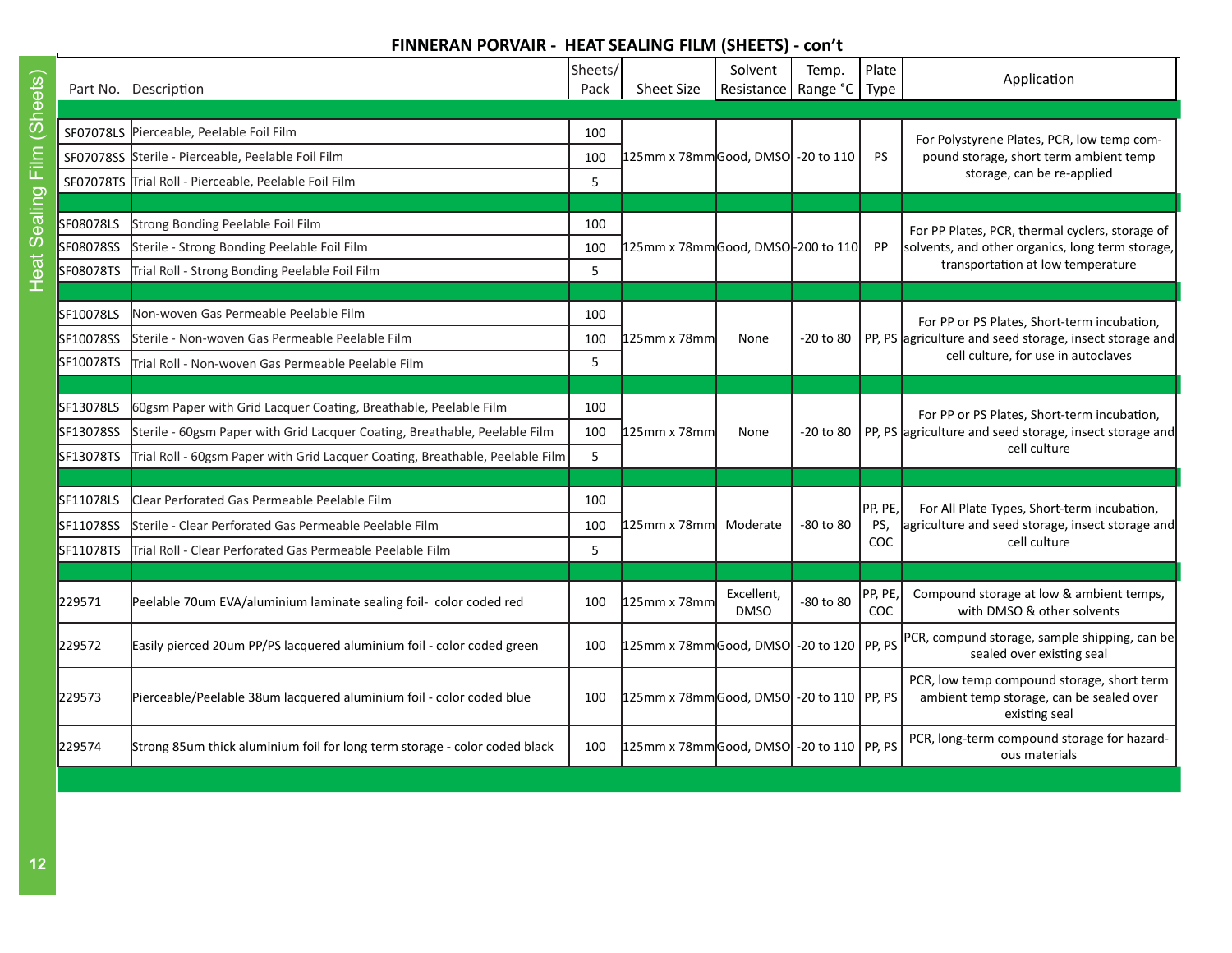## **FINNERAN PORVAIR - HEAT SEALING FILM (ROLLS)**

| Film (Rolls) | Part No.         | <b>Film Type</b>                                                | <b>Roll Size</b> | <b>Solvent</b><br>Resistance Range °C Type | Temp.                      | Plate   | <b>Application</b>                                           |
|--------------|------------------|-----------------------------------------------------------------|------------------|--------------------------------------------|----------------------------|---------|--------------------------------------------------------------|
|              |                  | SF01078LR Transparent Peelable Film                             | 500M x 78mm      |                                            |                            |         |                                                              |
|              |                  | SF01078SR Sterile - Transparent Peelable Film                   | 500M x 78mm      |                                            |                            |         |                                                              |
|              |                  | SF01078TR Transparent Peelable Film - Trial Roll                | 5M x 78mm        |                                            |                            | PP, PE, |                                                              |
| Sealing      |                  | SF01115LR Transparent Peelable Film                             | 350M x 115mm     | Moderate                                   | -80 to 80                  | PS, COC | qPCR, Short term compound storage                            |
|              |                  | SF01115SR Sterile - Transparent Peelable Film                   | 350M x 115mm     |                                            |                            |         |                                                              |
| Heat:        |                  | SF01115TR Transparent Peelable Film - Trial Roll                | 5M x 115mm       |                                            |                            |         |                                                              |
|              |                  |                                                                 |                  |                                            |                            |         |                                                              |
|              |                  | SF03078LR Transparent Pierceable Film for Abi 3730              | 610M x 78mm      |                                            |                            |         |                                                              |
|              |                  | SF03078SR Sterile - Transparent Pierceable Film for Abi 3730    | 610M x 78mm      |                                            | -80 to 80                  |         | Use with Bi 3730 PCR sequencer                               |
|              |                  | SF03078TR Transparent Pierceable Film for Abi 3730 - Trial Roll | 5M x 78mm        | Moderate                                   | or 110 with<br>pressurized | PP, PE, |                                                              |
|              |                  | SF03115LR Transparent Pierceable Film for Abi 3730              | 500M x 115mm     |                                            | PCR heated                 | PS, COC |                                                              |
|              |                  | SF03115SR Sterile - Transparent Pierceable Film for Abi 3730    | 500M x 115mm     |                                            | lids                       |         |                                                              |
|              |                  | SF03115TR Transparent Pierceable Film for Abi 3730 - Trial Roll | 5M x 115mm       |                                            |                            |         |                                                              |
|              |                  | SF02078LR Optically Clear Strong Bond Heat Seal                 | 610M x 78mm      |                                            |                            |         |                                                              |
|              |                  | SF02078SR Sterile - Optically Clear Strong Bond Heat Seal       | 610M x 78mm      |                                            |                            |         | For water bath PCR, use with DMSO & hazardous mate-<br>rials |
|              | <b>SF02078TR</b> | Optically Clear Strong Bond Heat Seal - Trial Roll              | 5M x 78mm        | Good,                                      |                            |         |                                                              |
|              | SF02115LR        | Optically Clear Strong Bond Heat Seal                           | 500M x 115mm     | <b>DMSO</b>                                | -80 to 110                 | PP.     |                                                              |
|              |                  | SF02115SR Sterile - Optically Clear Strong Bond Heat Seal       | 500M x 115mm     |                                            |                            |         |                                                              |
|              | SF02115TR        | Optically Clear Strong Bond Heat Seal - Trial Roll              | 5M x 115mm       |                                            |                            |         |                                                              |
|              |                  |                                                                 |                  |                                            |                            |         |                                                              |
|              |                  | SF04078LR Peelable Foil (White Laminate) Film                   | 610M x78mm       |                                            |                            |         |                                                              |
|              |                  | SF04078SR Sterile - Peelable Foil (White Laminate) Film         | 610M x 78mm      |                                            |                            |         |                                                              |
|              | SF04078TR        | Peelable Foil (White Laminate) Film - Trial Roll                | 5M x 78mm        |                                            |                            |         | For PP Plates, PCR, good liquid barrier, low temp short      |
|              |                  | SF04115LR Peelable Foil (White Laminate) Film                   | 500M x115mm      | Moderate                                   | -80 to 110                 | PP      | term compound storage, can be re-sealed                      |
|              |                  | SF04115SR Sterile - Peelable Foil (White Laminate) Film         | 500M x 115mm     |                                            |                            |         |                                                              |
|              |                  | SF04115TR Peelable Foil (White Laminate) Film - Trial Roll      | 5M x 115mm       |                                            |                            |         |                                                              |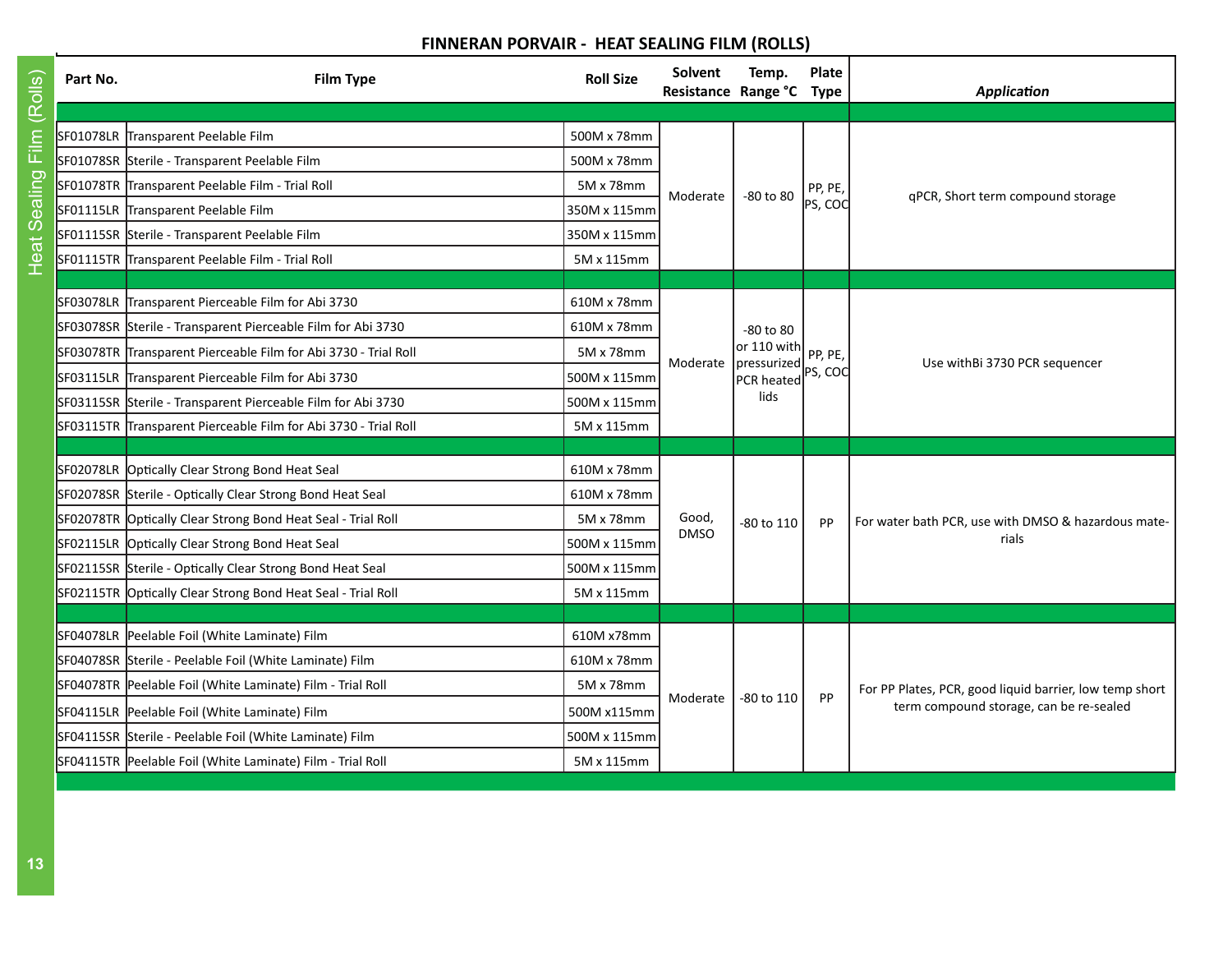## **FINNERAN PORVAIR - HEAT SEALING FILM (ROLLS) - con't**

| Film (Rolls)<br>ealing | SF14078LR Peelable Foil (White Laminate) Film                |              |                          |                       |           |                                                                                                                 |
|------------------------|--------------------------------------------------------------|--------------|--------------------------|-----------------------|-----------|-----------------------------------------------------------------------------------------------------------------|
|                        |                                                              |              |                          |                       |           |                                                                                                                 |
|                        |                                                              | 610M x78mm   |                          |                       |           |                                                                                                                 |
|                        | SF14078SR Sterile - Peelable Foil (White Laminate) Film      | 610M x 78mm  | High Re-                 |                       |           |                                                                                                                 |
|                        | SF14078TR Peelable Foil (White Laminate) Film - Trial Roll   | 5M x 78mm    | sistance to              | -80 to 110            | PP, PE,   | For All Plate Types, PCR, low temperature, short term<br>compound storage, short term room temp compound        |
|                        | SF14115LR Peelable Foil (White Laminate) Film                | 500M x115mm  | Solvents,<br><b>DMSO</b> |                       | PS, COC   | storage                                                                                                         |
| Heat S                 | SF14115SR Sterile - Peelable Foil (White Laminate) Film      | 500M x 115mm |                          |                       |           |                                                                                                                 |
|                        | SF14115TR Peelable Foil (White Laminate) Film - Trial Roll   | 5M x 115mm   |                          |                       |           |                                                                                                                 |
|                        |                                                              |              |                          |                       |           |                                                                                                                 |
|                        | SF05078LR Peelable Foil Film, DMSO Resistant                 | 500M x 78mm  |                          |                       |           |                                                                                                                 |
|                        | SF05078SR Sterile - Peelable Foil Film, DMSO Resistant       | 500M x 78mm  |                          |                       |           | For Polypropylene Plates, Compound storage at low &<br>ambient temps, with DMSO & other solvents                |
|                        | SF05078TR Peelable Foil Film, DMSO Resistant - Trial Roll    | 5M x 78mm    | Excellent                | $-80$ to $80$         | PP        |                                                                                                                 |
|                        | SF05115LR Peelable Foil Film, DMSO Resistant                 | 500M x 115mm |                          |                       |           |                                                                                                                 |
|                        | SF05115SR Sterile - Peelable Foil Film, DMSO Resistant       | 500M x 115mm |                          |                       |           |                                                                                                                 |
|                        | SF05115TR Peelable Foil Film, DMSO Resistant - Trial Roll    | 5M x 115mm   |                          |                       |           |                                                                                                                 |
|                        |                                                              |              |                          |                       |           |                                                                                                                 |
|                        | SF06078LR Easily Pierced Foil Heat Sealing Film              | 610M x 78mm  |                          |                       |           | PCR, compound storage, sample shipping                                                                          |
|                        | SF06078SR Sterile - Easily Pierced Foil Heat Sealing Film    | 610M x 78mm  |                          |                       |           |                                                                                                                 |
|                        | SF06078TR Easily Pierced Foil Heat Sealing Film - Trial Roll | 5M x 78mm    | Good,                    | $-20$ to 120   PP, PS |           |                                                                                                                 |
|                        | SF06115LR Easily Pierced Foil Heat Sealing Film              | 500M x 115mm | <b>DMSO</b>              |                       |           |                                                                                                                 |
|                        | SF06115SR Sterile - Easily Pierced Foil Heat Sealing Film    | 500M x 115mm |                          |                       |           |                                                                                                                 |
|                        | SF06115TR Easily Pierced Foil Heat Sealing Film - Trial Roll | 5M x 115mm   |                          |                       |           |                                                                                                                 |
|                        |                                                              |              |                          |                       |           |                                                                                                                 |
|                        | SF07078LR Pierceable, Peelable Foil Film                     | 610M x 78mm  |                          |                       |           |                                                                                                                 |
|                        | SF07078SR Sterile - Pierceable, Peelable Foil Film           | 610M x 78mm  |                          |                       |           |                                                                                                                 |
|                        | SF07078TR Pierceable, Peelable Foil Film- Trial Roll         | 5M x 78mm    | Good,                    | -20 to 110            | <b>PS</b> | For Polystyrene Plates, PCR, low temp compound stor-<br>age, short term ambient temp storage, can be re-applied |
|                        | SF07115LR Pierceable, Peelable Foil Film                     | 500M x 115mm | <b>DMSO</b>              |                       |           |                                                                                                                 |
|                        | SF07115SR Sterile - Pierceable, Peelable Foil Film           | 500M x 115mm |                          |                       |           |                                                                                                                 |
|                        | SF07115TR  Pierceable, Peelable Foil Film - Trial Roll       | 5M x 115mm   |                          |                       |           |                                                                                                                 |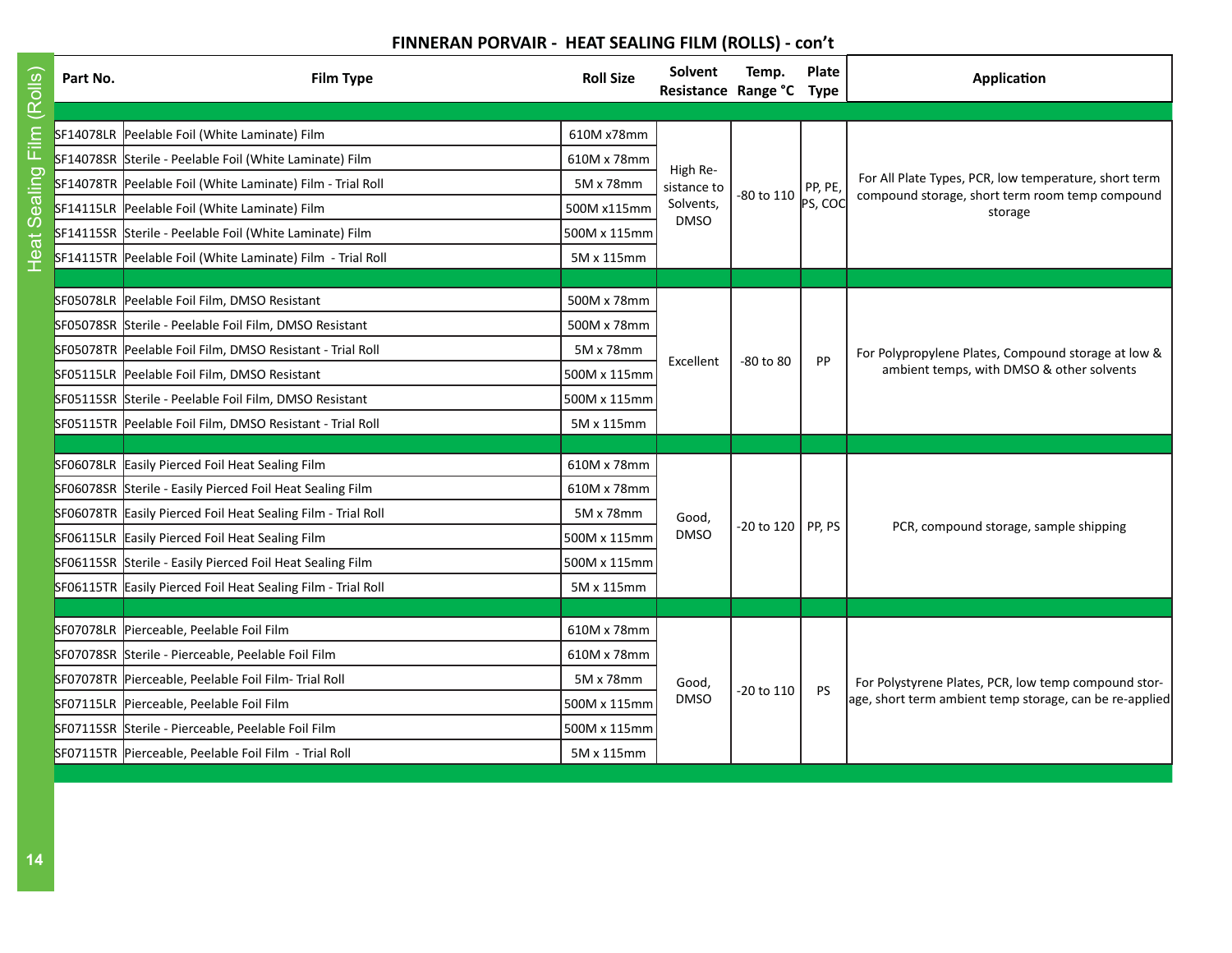## **FINNERAN PORVAIR - HEAT SEALING FILM (ROLLS) - con't**

| Part No. | <b>Film Type</b>                                                                        | <b>Roll Size</b> | Solvent<br>Resistance Range °C | Temp.         | Plate<br><b>Type</b> | Application                                                                             |
|----------|-----------------------------------------------------------------------------------------|------------------|--------------------------------|---------------|----------------------|-----------------------------------------------------------------------------------------|
|          | SF08078LR Strong Bonding Peelable Foil Film                                             | 500M x 78mm      |                                |               |                      |                                                                                         |
|          | SF08078SR Sterile - Strong Bonding Peelable Foil Film                                   | 500M x 78mm      |                                |               |                      |                                                                                         |
|          | SF08078TR Strong Bonding Peelable Foil Film - Trial Roll                                | 5M x 78mm        | Good,                          |               |                      | For PP Plates, PCR, thermal cyclers, storage of solvents                                |
|          | SF08115LR Strong Bonding Peelable Foil Film                                             | 350M x 115mm     | <b>DMSO</b>                    | 200 to 110    | PP                   | and other organics, long term storage, transportation at<br>low temps                   |
|          | SF08115SR Sterile - Strong Bonding Peelable Foil Film                                   | 350M x 115mm     |                                |               |                      |                                                                                         |
|          | SF08115TR Strong Bonding Peelable Foil Film - Trial Roll                                | 5M x 115mm       |                                |               |                      |                                                                                         |
|          | SF10078LR Non-woven Gas Permeable Peelable Film                                         | 200M x 78mm      |                                |               |                      |                                                                                         |
|          | SF10078SR Sterile - Non-woven Gas Permeable Peelable Film                               | 200M x 78mm      |                                |               |                      |                                                                                         |
|          | SF10078TR Mon-woven Gas Permeable Peelable Film - Trial Roll                            | 5M x 78mm        |                                |               |                      | Short term Incubation, agriculture and seed storage,                                    |
|          | SF10115LR Non-woven Gas Permeable Peelable Film                                         | 200M x 115mm     | None                           | $-20$ to $80$ | PP, PS               | Insect storage and Cell Culture, for use in autoclaves                                  |
|          | SF10115SR Sterile - Non-woven Gas Permeable Peelable Film                               | 200M x 115mm     |                                |               |                      |                                                                                         |
|          | SF10115TR Non-woven Gas Permeable Peelable Film - Trial Roll                            | 5M x 115mm       |                                |               |                      |                                                                                         |
|          |                                                                                         |                  |                                |               |                      |                                                                                         |
|          | SF13078LR 60gsm Paper with Grid Lacquer Coating, Breathable, Peelable Film              | 610M x 78mm      |                                |               |                      |                                                                                         |
|          | SF13078SR Sterile - 60gsm Paper with Grid Lacquer Coating, Breathable, Peelable Film    | 610M x 78mm      |                                |               |                      |                                                                                         |
|          | SF13078TR 60gsm Paper with Grid Lacquer Coating, Breathable, Peelable Film - Trial Roll | 5M x 78mm        | None                           | $-20$ to $80$ | PP, PS               | Short term Incubation, agriculture and seed storage,                                    |
|          | SF13115LR 60gsm Paper with Grid Lacquer Coating, Breathable, Peelable Film              | 500M x 115mm     |                                |               |                      | Insect storage and Cell Culture                                                         |
|          | SF13115SR Sterile - 60gsm Paper with Grid Lacquer Coating, Breathable, Peelable Film    | 500M x 115mm     |                                |               |                      |                                                                                         |
|          | SF13115TR 60gsm Paper with Grid Lacquer Coating, Breathable, Peelable Film - Trial Roll | 5M x 115mm       |                                |               |                      |                                                                                         |
|          |                                                                                         |                  |                                |               |                      |                                                                                         |
|          | SF11078LR Clear Perforated Gas Permeable Peelable Film                                  | 610M x 78mm      |                                |               |                      |                                                                                         |
|          | SF11078SR Sterile - Clear Perforated Gas Permeable Peelable Film                        | 610M x 78mm      |                                |               |                      |                                                                                         |
|          | SF11078TR Clear Perforated Gas Permeable Peelable Film - Trial Roll                     | 5M x 78mm        | Moderate                       | $-80$ to $80$ | PP, PE,              | Short term Incubation, agriculture and seed storage,<br>Insect storage and Cell Culture |
|          | SF11115LR Clear Perforated Gas Permeable Peelable Film                                  | 500M x 115mm     |                                |               | PS, COC              |                                                                                         |
|          | SF11115SR Sterile - Clear Perforated Gas Permeable Peelable Film                        | 500M x 115mm     |                                |               |                      |                                                                                         |
|          | SF11115TR Clear Perforated Gas Permeable Peelable Film - Trial Roll                     | 5M x 115mm       |                                |               |                      |                                                                                         |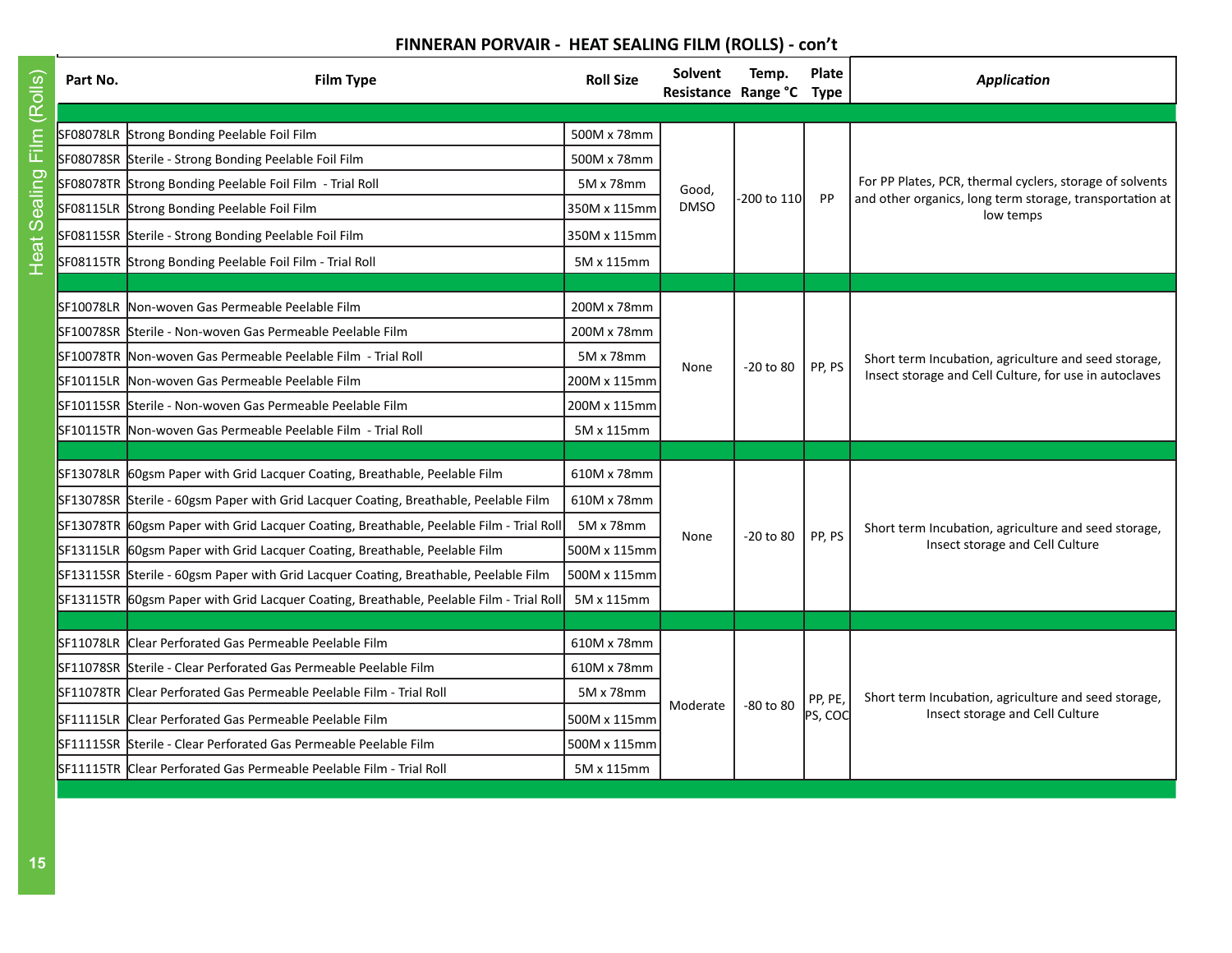## **eGecko2** Automated barcode applicator



The eGecko<sup>2</sup> barcode applicator utilizes a custom designed label printer in association with TCS print engines. The system is a completely integrated printer and application unit in one, requiring only an electrical supply. With easy swap head operation, you can apply labels to flat and curved surfaces in one simple application.

Utilizing proprietary software enables label position and the ability to run the eGecko<sup>2</sup> automation simultaneously. Integrated third party software,

Bartender, is used to direct drive data to the printer. Alternative data can be used upon request.

Using a fully integrated PC, eGecko<sup>2</sup> allows you to connect live to your network LIMS suystem to allow data transfer and validation of application labels. Using the on-board optional verification mode, you can print and verify all labels to ensure no unreadable labels enter your workflow.

- Fully automated with supplied PC control.
- Individual internal generation of labels.
- Works directly with OEM label creation software via application card.
- Individual programmable macros stored in PC.
- Uses robust and proven label print engines.
- Required electrical supply only.

| Width             | 489mm             |
|-------------------|-------------------|
| Depth             | 395 <sub>mm</sub> |
| Height            | 626mm             |
| Power requirement | 110-220 VAC       |
| Product No.       | 250-10066         |

## **ValiData** Automated label applicator



The ValiData label applicator offers the ideal solution to labelling and relabelling tube racks.

ValiData utilitzes a proven custom designed label printer in association with Zebra print engines. The system is a completely integrated printer and application unit in one.

Using a fully integrated PC enables you to connect live to your network

LIMS systems to allow data transfer and validation of the application label. Using the on-board optional verification mode, you can print and verify all labels to ensure no unreadable labels enter your workflow.

Utilizing our rotary Z-axis motion, we offer ultimate applicator control with no need to adjust between plate types and label position. Simply call the application macro and apply the label. Both capped and open tubes can be processed. Labels are verified using he on-board CCD reader.

- Operator friendly; easy to program.
- Able to use multiple plasticware manufacturers' microplates.
- Ability to apply to SBS plate types or custom holders.
- Average label cycle: 12 seconds.

| Width             | 1290 <sub>mm</sub> |
|-------------------|--------------------|
| Depth             | 640 <sub>mm</sub>  |
| Height            | 844mm              |
| Power requirement | 110-220 VAC        |
| Product No.       | 250-10061          |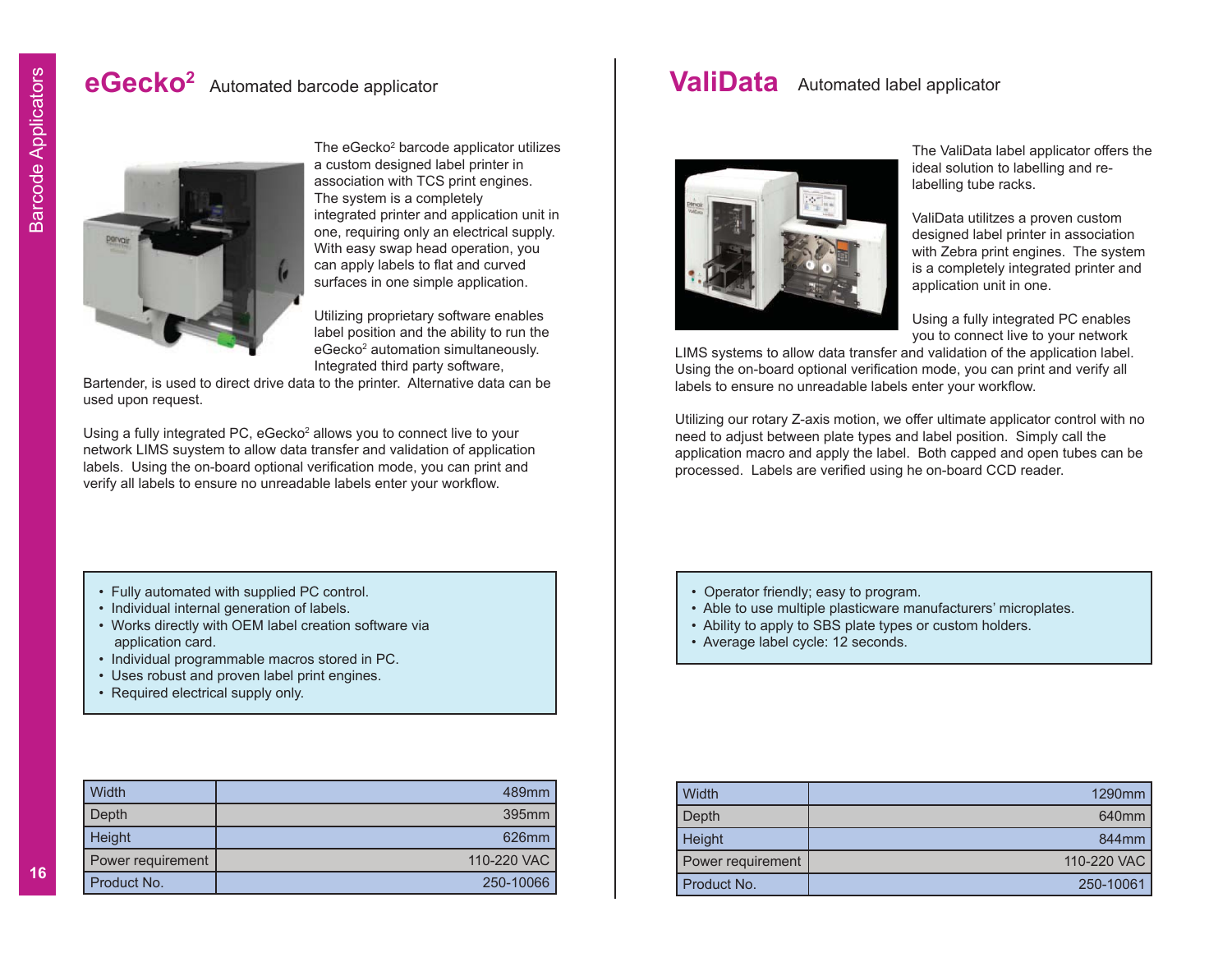#### **K8**Automated colony picking system



K63 automated colony picking systems represent an ideal entry-level system for laboratories looking for reliable, consistent identification and extraction for sample recovery.

Offering complete versatility, the  $K6<sup>3</sup>$ series will work with a wide range of plates for both source and destination; such as 96-, 384-shallow and deep well format microplates,

petri dishes (from 4mm to 15cm), Omni style trays, multi-well growth plates and bio-assay trays.

Picking accuracy is in excess of 98.5%. The use of different pin types allow transfer volumes to be defined and all pins are manufactured using 316 stainless steel for ease of cleaning and longevity.

The system is available in three configurations;  $K6<sup>3</sup>$  picker only,  $K6<sup>3</sup>$  XT picker with automated destination plates and single or dual lane, and K63 XL picker with automated source trays and destination plates (single or dual lane).

- Picking accuracy in excess of 98.5%.
- Full positional feedback.
- Imaging carried out via USB3 camera system.

| $K63$ (picker only)                        | 1000mm x 799mm (HxW)  |
|--------------------------------------------|-----------------------|
| K6 <sup>3</sup> XT                         | 1000mm x 1215mm (HxW) |
| (picker with automated destination plates) |                       |
| K6 <sup>3</sup> XL                         | 1000mm x 1934mm (HxW) |
| (picker with automated source trays and    |                       |
| destination plates)                        |                       |
| Product No. K6 <sup>3</sup> picker only    | 250-10059             |



K8 automated colony picking systems offer laboratories the ideal medium throughput solution for reliable, consistent identificatoin and extraction for sample recovery.

Offering complete versatility, the K8 series will work with a wide range of plates for both source and destination; such as 96-, 384- shallow and deep well format

microplates, petri dishes (from 4mm to 15cm), Omni style trays, multi-well growth plates and bio-assay trays.

An increase in operational capacity is offered with the option to fit one or two destination plate automation lanes. These allow the processing of up to 220 standard destination plates and up to 60 deep well blocks. Second stage automation allows the automatic handling of 8 source tray locations.

The system is available in three configurations; K8 picker only, K8 XT picker with automated destination plates and single or dual lane, and K8 XL picker with automated source trays and destination plates (single or dual lane).

- Picking accuracy in excess of 98.5%.
- Full positional feedback.
- Imaging carried out via USB3 camera system.

| K8 (picker only)                                                       | 1078mm x 1666mm (HxW) |
|------------------------------------------------------------------------|-----------------------|
| K8 XT<br>(picker with automated destination plates                     | 1078mm x 2276mm (HxW) |
| K8 XL<br>(picker with automated source trays and<br>destination plates | 1078mm x 2990mm (HxW) |
| Product No. K8 picker only                                             | 250-10048             |

Colony Pickers Colony Pickers